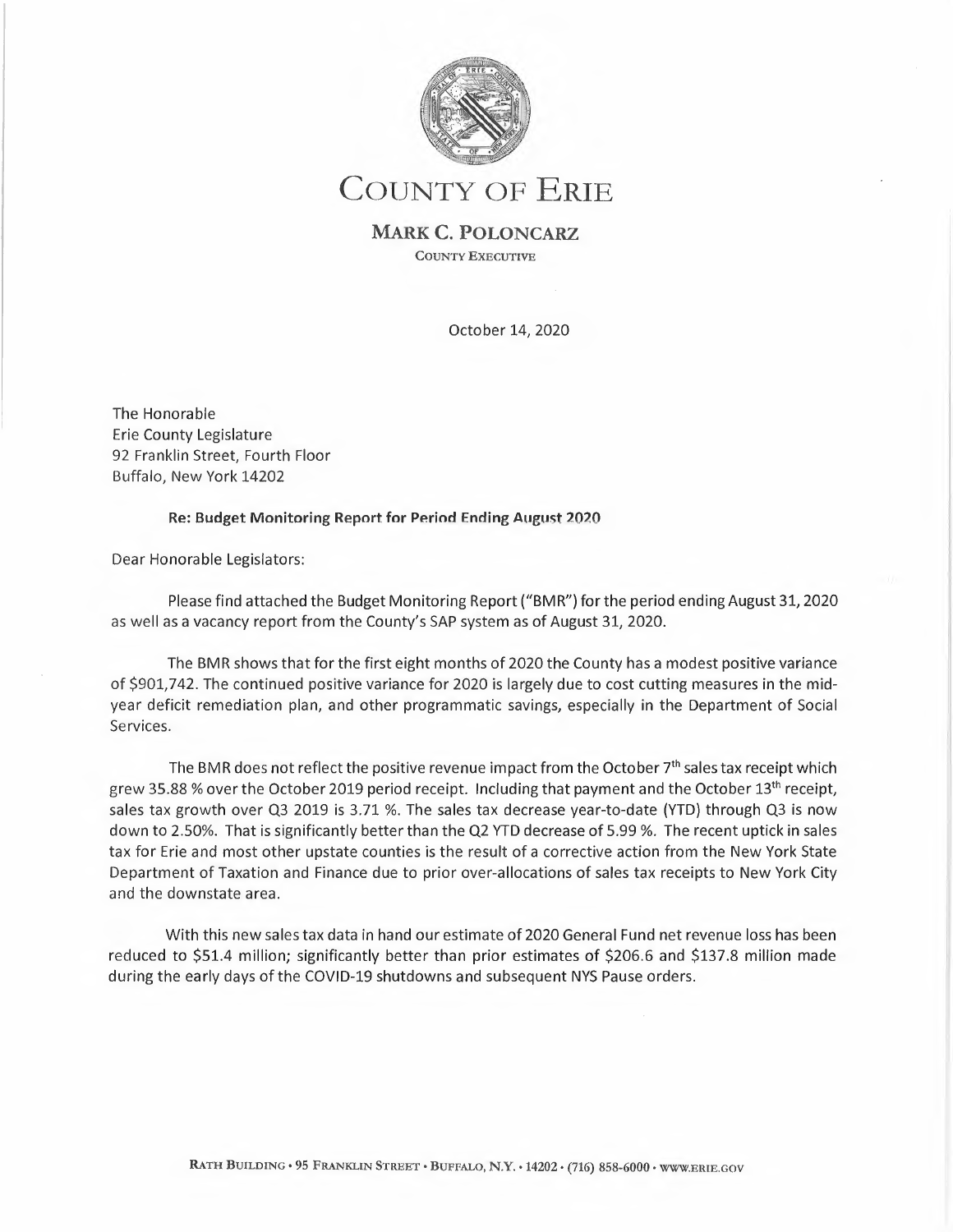I ani available to attend a meeting of your Honorable Body's Finance and Management Committee to discuss this report and other fiscal matters.

Sincerely yours,

losto

Robert W. Keating Director of Budget and Management

RWK Attachment

cc: Erie County Executive Mark C. Poloncarz Erie County Fiscal Stability Authority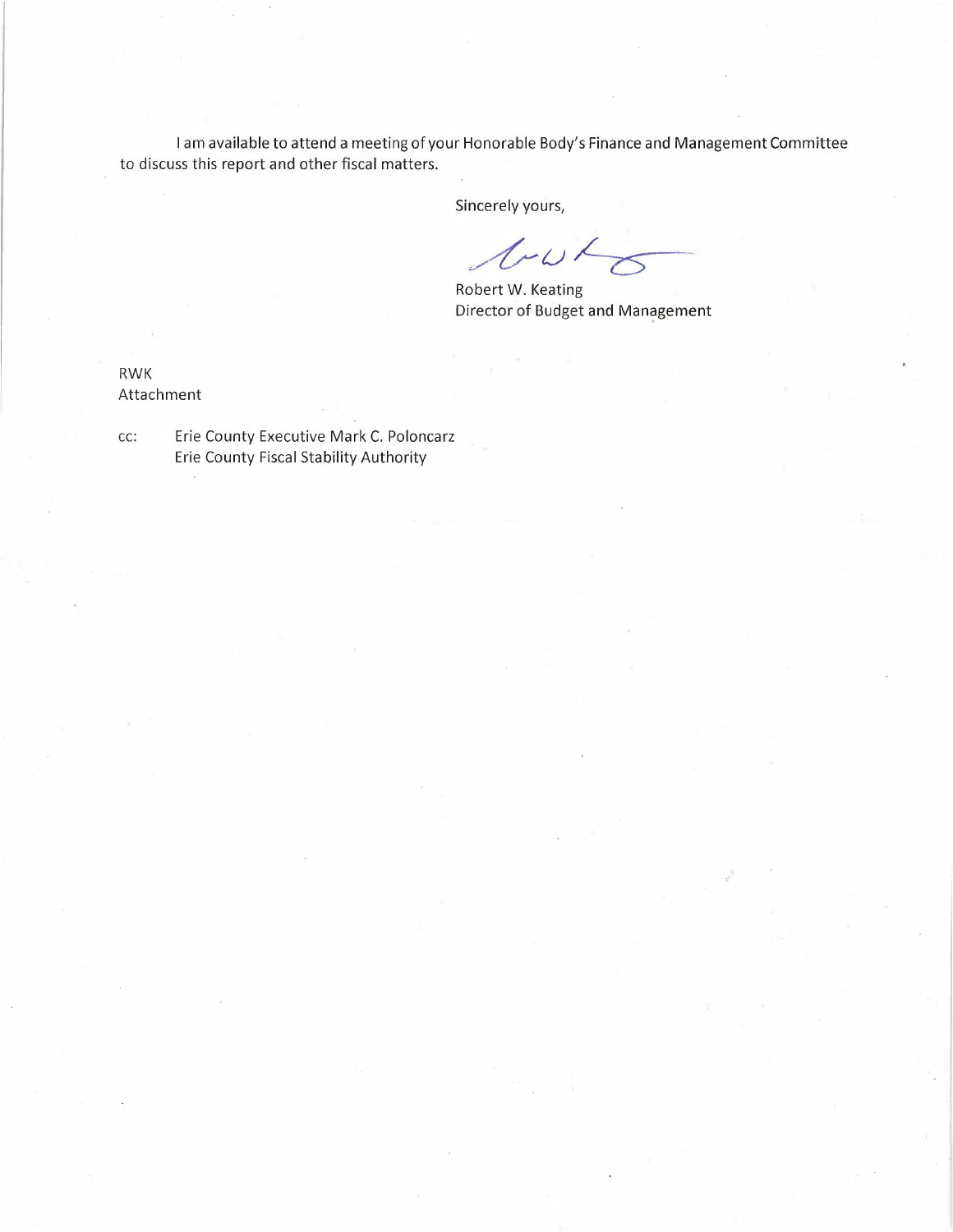| <b>Account Type</b>                                     | <b>Annual Budget</b> | <b>Period Budget</b><br>January-August | <b>Actuals</b><br>January-August | Period<br><b>Available</b><br><b>Budget</b> | % of Period<br><b>Budget</b><br>Consumed | Annual<br>Available<br><b>Budget</b> | % of Annual<br><b>Budget</b><br>Consumed |
|---------------------------------------------------------|----------------------|----------------------------------------|----------------------------------|---------------------------------------------|------------------------------------------|--------------------------------------|------------------------------------------|
| Revenue                                                 |                      |                                        |                                  |                                             |                                          |                                      |                                          |
| $\star\star$<br><b>Property Tax</b>                     | 279,863,754-         | 279,863,754-                           | 279,863,754-                     | $0-$                                        | 100.00%                                  | 0-                                   | 100.00%                                  |
| **<br><b>Property Tax Related</b>                       | 11,264,806-          | 6,472,825-                             | 6,367,469-                       | 105,356-                                    | 98.37%                                   | 4,897,337-                           | 56.53%                                   |
| $\star\star$<br><b>Sales Tax</b>                        | 405,960,092-         | 294,445,139-                           | 294,445,140-                     |                                             | 100.00%                                  | 111,514,952-                         | 72.53%                                   |
| $*$<br><b>Sales Tax to Local Govt.</b>                  | 279,229,985-         | 203,440,470-                           | 203,440,470-                     |                                             | 100.00%                                  | 75,789,515-                          | 72.86%                                   |
| $\star\star$<br><b>Other Sources</b>                    | 31,786,849-          | 24,096,227-                            | 29,371,551-                      | 5,275,324                                   | 121.89%                                  | 2,415,298-                           | 92.40%                                   |
| $\star\star$<br><b>Fees, Fines or Charges</b>           | 28,905,887-          | 22,501.078-                            | 21,945,776-                      | 555,301-                                    | 97.53%                                   | 6,960,111-                           | 75.92%                                   |
| $**$<br><b>Appropriated Fund Balance</b>                |                      |                                        |                                  |                                             |                                          |                                      |                                          |
| $***$<br><b>Local Source Revenue</b>                    | 1,037,011,373-       | 830,819,493-                           | 835,434,159-                     | 4,614,666                                   | 100.56%                                  | 201,577,214-                         | 80.56%                                   |
| $***$<br><b>Federal Revenue</b>                         | 171, 165, 647-       | 118,043,239-                           | 105,215,389-                     | 12,827,850-                                 | 89.13%                                   | 65,950,258-                          | 61.47%                                   |
| <b>State Revenue</b>                                    | 163,972,495-         | 119,955,711-                           | 106,869,241-                     | 13,086,469-                                 | 89.09%                                   | 57,103,254                           | 65.18%                                   |
| <b>Interfund Revenue</b>                                | 3,920,843-           | 3,890,548-                             | 3,890,548-                       |                                             | 100.00%                                  | 30,295                               | 99.23%                                   |
| ****<br><b>County Revenue</b>                           | 1,376,070,358-       | 1,072,708,990-                         | 1,051,409,337-                   | 21,299,653-                                 | 98.01%                                   | 324,661,020-                         | 76.41%                                   |
| Expense<br>$**$<br><b>Salaries</b>                      | 214,988,751          | 140,086,449                            | 129,564,012                      | 10,522,437                                  | 92.49%                                   | 85,424,739                           | 60.27%                                   |
| $**$<br><b>Non-Salaries</b>                             | 23,905,093           | 14,348,470                             | 12,015,457                       | 2,333,013                                   | 83.74%                                   | 11,889,636                           | 50.26%                                   |
| $*$<br><b>Countywide Adjustments</b>                    | 14,002,870-          | 11,759,457-                            |                                  | 11,759,457-                                 | 0.00%                                    | 14,002,870-                          | 0.00%                                    |
| <b>Personnel Related Expense</b>                        | 224,890,974          | 142,675,462                            | 141,579,470                      | 1,095,992                                   | 99.23%                                   | 83,311,504                           | 62.95%                                   |
| $***$<br><b>Fringe Benefit Total</b>                    | 95,190,611           | 72,984,052                             | 71,813,124                       | 1,170,929                                   | 98.40%                                   | 23,377,487                           | 75.44%                                   |
| $\overline{**}$<br><b>Supplies and Repairs</b>          | 9,697,036            | 5,522,320                              | 3,683,038                        | 1,839,282                                   | 66.69%                                   | 6,013,998                            | 37.98%                                   |
| $\star$<br>Other                                        | 26,046,576           | 15,983,347                             | 14,930,568                       | 1,052,779                                   | 93.41%                                   | 11,116,008                           | 57.32%                                   |
| $**$<br>Contractual                                     | 478,636,873          | 344,242,817                            | 342,768,628                      | 1,474,188                                   | 99.57%                                   | 135,868,245                          | 71.61%                                   |
| ╎⋇⋇<br>Equipment                                        | 3,541,630            | 2,422,758                              | 1,890,156                        | 532,603                                     | 78.02%                                   | 1,651,474                            | 53.37%                                   |
| $ **$<br><b>Allocations</b>                             | 74,152,556           | 29,941,038                             | 28,070,152                       | 1,870,886                                   | 93.75%                                   | 46,082,404                           | 37.85%                                   |
| $\left  \star \star \right $<br><b>Program Specific</b> | 472,652,347          | 327,955,724                            | 314,825,679                      | 13,130,044                                  | 96.00%                                   | 157,826,668                          | 66.61%                                   |
| $\left  \ast \right\rangle$<br><b>Debt Services</b>     | 60,631,822           | 45,556,396                             | 45,521,704                       | 34,692                                      | 99.92%                                   | 15,110,118                           | 75.08%                                   |
| <b>All Other Operating Expense</b>                      | ,125,358,839         | 771,624,400                            | 751,689,926                      | 19,934,474                                  | 97.42%                                   | 373,668,914                          | 66.80%                                   |
| <b>County Expense</b>                                   | 1,445,440,424        | 987,283,914                            | 965,082,519                      | 22,201,395                                  | 97.75%                                   | 480,357,906                          | 66.77%                                   |
|                                                         |                      |                                        |                                  |                                             |                                          |                                      |                                          |
| <b>*****</b> Net                                        | 69,370,067           | 85,425,076-                            | 86,326,819-                      | 901,742                                     |                                          | 155,696,885                          |                                          |

## **January-August 2020 Budget Monitoring Report (BMR)**

## **Note on the BMR:**

The BMR helps the Budget Office identify, understand and resolve financial issues that may emerge during the year. The positive variance indicated should not be interpreted as a projection of year-end balance but should be understood as an indication that actuals are staying within budget for the period.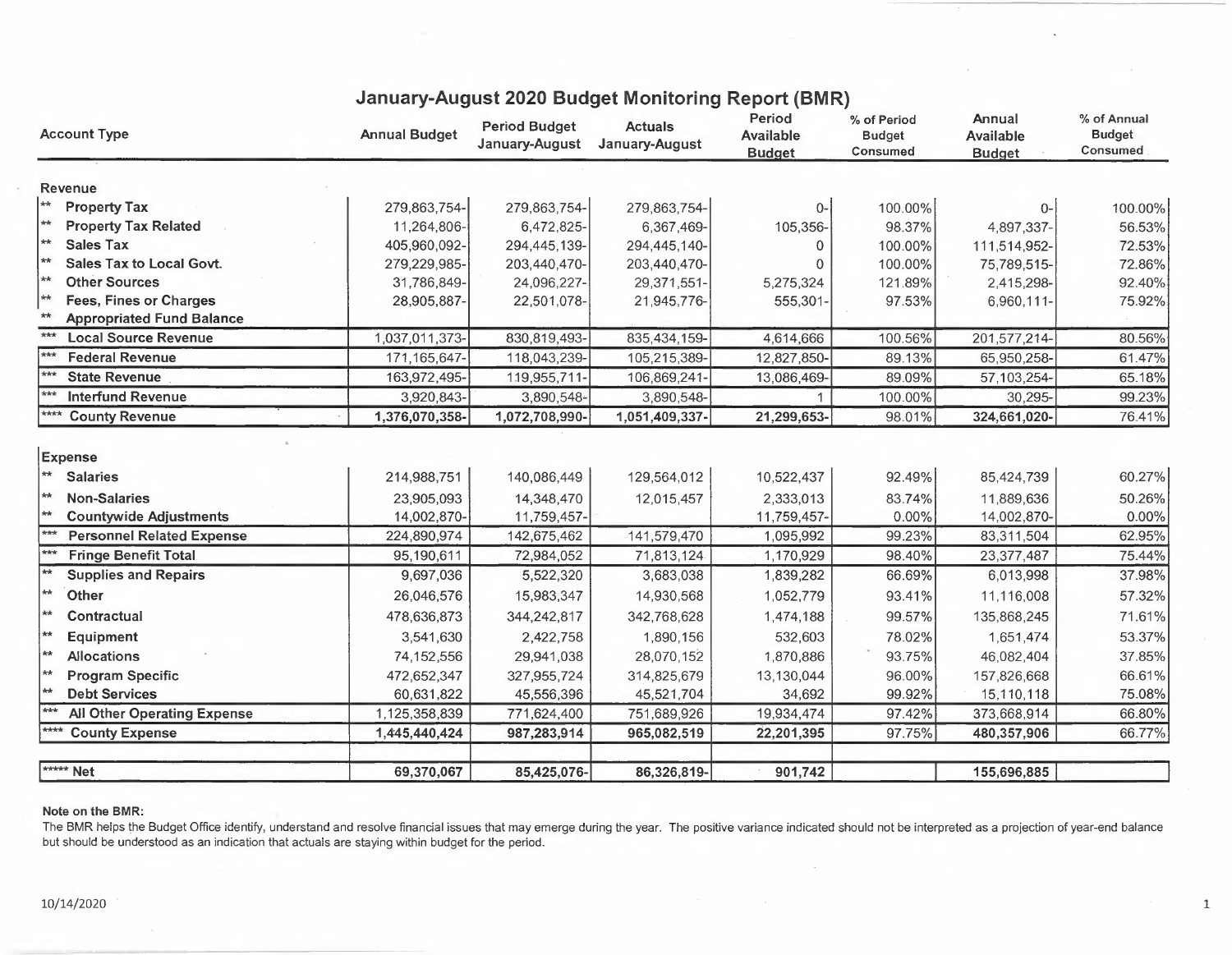## **January-August 2020 Budget Monitoring Report Detail by Account**

| <b>Account Type</b>          | <b>Annual Budget</b> | <b>Period Budget</b><br>January-August | <b>Actuals</b><br>January-August | Period<br>Available<br><b>Budget</b> | % of Period<br><b>Budget</b><br>Consumed | Annual<br>Available<br><b>Budget</b> | % of Annual<br><b>Budget</b><br>Consumed | <b>Comments/Key Items</b>                                                                                 |
|------------------------------|----------------------|----------------------------------------|----------------------------------|--------------------------------------|------------------------------------------|--------------------------------------|------------------------------------------|-----------------------------------------------------------------------------------------------------------|
| Revenue                      |                      |                                        |                                  |                                      |                                          |                                      |                                          |                                                                                                           |
| 400000 Real Property Taxes   | (279, 863, 754)      | (279, 863, 754)                        | (279, 863, 754)                  | (0)                                  | 100.00%                                  | (0)                                  | 100.00%                                  |                                                                                                           |
| **<br>Property Tax           | (279, 863, 754)      | (279, 863, 754)                        | (279, 863, 754)                  | (0)                                  | 100.00%                                  | (0)                                  | 100.00%                                  |                                                                                                           |
| 400010 Exemption Removal     | (863, 146)           | (863, 146)                             | (872, 391)                       | 9,245                                | 101.07%                                  | 9,245                                | 101.07%                                  |                                                                                                           |
| 400030 Gn/Sale-Tax Acq Prop  | (5,000)              | (5,000)                                | (6,500)                          | 1,500                                | 130.00%                                  | 1,500                                | 130.00%                                  |                                                                                                           |
| 400040 Other Pay/Lieu-Tax    | (5, 140, 000)        | (5,076,667)                            | (4,966,285)                      | (110, 381)                           | 97.83%                                   | (173, 715)                           | 96.62%                                   |                                                                                                           |
| 400050 Int&Pen on R P Taxes  | (13,800,624)         | (526,092)                              | (526,092)                        | $\mathbf 0$                          | 100.00%                                  | (13, 274, 532)                       | 3.81%                                    |                                                                                                           |
| 400060 Omitted Taxes         | (7,500)              | (7,500)                                | (1,780)                          | (5, 720)                             | 23.74%                                   | (5, 720)                             | 23.74%                                   |                                                                                                           |
| 466060 Prop Tax Rev Adjust   | 8,551,464            | 5,580                                  | 5,580                            | $\Omega$                             | 100.00%                                  | 8,545,884                            | 0.07%                                    |                                                                                                           |
| <b>Property Tax Related</b>  | (11, 264, 806)       | (6,472,825)                            | (6,367,469)                      | (105, 356)                           | 98.37%                                   | (4,897,337)                          | 56.53%                                   |                                                                                                           |
| 402000 Sales Tax EC Purp     | (153,076,699)        | (111, 024, 037)                        | (111, 024, 037)                  | $\mathbf 0$                          | 100.00%                                  | (42,052,662)                         | 72.53%                                   | Sales Tax<br>The Div. of Budget will continue to closely<br>monitor the impact from COVID-19 to sales tax |
| 402100 1% Sales Tax-EC Purp  | (144, 525, 823)      | (104, 821, 835)                        | (104, 821, 835)                  | $\circ$                              | 100.00%                                  | (39,703,988)                         | 72.53%                                   | to ascertain the overall impact on the 2020                                                               |
| 402120 .25% Sales Tax        | (36, 119, 190)       | (26, 199, 756)                         | (26, 199, 756)                   | $\overline{0}$                       | 100.00%                                  | (9,919,434)                          | 72.54%                                   | budget. 35 % growth in first October receipt<br>over 2019 will provide benefit in future cycle            |
| 402130 .5% Sales Tax         | (72, 238, 380)       | (52, 399, 512)                         | (52, 399, 512)                   | $\mathbf 0$                          | 100.00%                                  | (19,838,868)                         | 72.54%                                   | reports.                                                                                                  |
| **<br>Sales Tax              | (405,960,092)        | (294, 445, 139)                        | (294, 445, 140)                  | $\mathbf 0$                          | 100.00%                                  | (111, 514, 952)                      | 72.53%                                   |                                                                                                           |
| 402140 Sales Tax to Loc Gov  | (279, 229, 985)      | (203, 440, 470)                        | (203, 440, 470)                  | $\mathbf 0$                          | 100.00%                                  | (75, 789, 515)                       | 72.86%                                   |                                                                                                           |
| Sales Tax to Local Govt.     | (279, 229, 985)      | (203, 440, 470)                        | (203, 440, 470)                  | $\circ$                              | 100.00%                                  | (75, 789, 515)                       | 72.86%                                   |                                                                                                           |
| 402300 Hotel Occupancy Tax   | (2,900,000)          | (2,535,395)                            | (2,535,395)                      | $\mathsf{O}\xspace$                  | 100.00%                                  | (364, 605)                           | 87.43%                                   |                                                                                                           |
| 402500 Off Track Par-Mu Tax  | (337,040)            | (162, 112)                             | (106, 499)                       | (55, 613)                            | 65.69%                                   | (230, 541)                           | 31.60%                                   |                                                                                                           |
| 402510 Video Lottery Aid     | (288, 560)           | (288, 560)                             | (230, 848)                       | (57, 712)                            | 80.00%                                   | (57, 712)                            | 80.00%                                   |                                                                                                           |
| 402610 Medical Marj Exc Tax  | (167, 452)           | (111, 635)                             | (98, 111)                        | (13, 523)                            | 87.89%                                   | (69, 341)                            | 58.59%                                   |                                                                                                           |
| 415010 Post Mortem Toxicol   | (14, 450)            | (9,633)                                | (40, 436)                        | 30,803                               | 419.76%                                  | 25,986                               | 279.84%                                  |                                                                                                           |
| 415100 Real Property Trans   | (201, 200)           | (134, 133)                             | (110, 943)                       | (23, 190)                            | 82.71%                                   | (90, 257)                            | 55.14%                                   |                                                                                                           |
| 415160 Mortgage Tax          | (552, 480)           | (368, 320)                             | (361,080)                        | (7, 240)                             | 98.03%                                   | (191, 400)                           | 65.36%                                   |                                                                                                           |
| 415500 Prisoner Transport    | (20,000)             | (13, 333)                              | (9,796)                          | (3,537)                              | 73.47%                                   | (10, 204)                            | 48.98%                                   |                                                                                                           |
| 415620 Commissary Reimb      | (115, 763)           | (77, 175)                              | (77, 175)                        | $\circ$                              | 100.00%                                  | (38, 588)                            | 66.67%                                   |                                                                                                           |
| 415622 Jail Phone Revenue    | (732, 178)           | (660, 178)                             | (660, 178)                       | $\mathbf 0$                          | 100.00%                                  | (72,000)                             | 90.17%                                   |                                                                                                           |
| 416540 Insurance             | 0                    | $\mathbf 0$                            | $\mathbf 0$                      | $\mathbf 0$                          | 0.00%                                    | $\Omega$                             | 0.00%                                    |                                                                                                           |
| 416570 Post Exposure Rabies  | (133,048)            | (88, 699)                              | (92, 500)                        | 3,802                                | 104.29%                                  | (40, 548)                            | 69.52%                                   |                                                                                                           |
| 416920 Medicd-Early Interve  | (151, 200)           | (100, 800)                             | (97, 334)                        | (3, 467)                             | 96.56%                                   | (53, 867)                            | 64.37%                                   |                                                                                                           |
| 417200 Day Care Repay Recov  | (104, 575)           | (69, 717)                              | (43, 764)                        | (25, 953)                            | 62.77%                                   | (60, 811)                            | 41.85%                                   |                                                                                                           |
| 417500 Repay Em Ast/Adults   | (268, 610)           | (179, 073)                             | (140, 478)                       | (38, 595)                            | 78.45%                                   | (128, 132)                           | 52.30%                                   |                                                                                                           |
| 417510 Repay Medical Asst    | (3, 170, 235)        | (1,884,490)                            | (1,293,201)                      | (591, 289)                           | 68.62%                                   | (1,877,034)                          | 40.79%                                   |                                                                                                           |
| 417520 Repay-Family Assist   | (630, 458)           | (420, 305)                             | (294, 999)                       | (125, 306)                           | 70.19%                                   | (335, 459)                           | 46.79%                                   |                                                                                                           |
| 417530 Repay-Foster Care/Ad  | (903, 367)           | (903, 367)                             | (1,316,197)                      | 412,830                              | 145.70%                                  | 412,830                              | 145.70%                                  |                                                                                                           |
| 417550 Repay-SafetyNetAsst   | (4,718,023)          | (3,963,349)                            | (4,071,818)                      | 108,470                              | 102.74%                                  | (646, 205)                           | 86.30%                                   |                                                                                                           |
| 417560 Repay-Serv For Recip  | (8, 216)             | (5, 477)                               | (4,803)                          | (674)                                | 87.69%                                   | (3, 413)                             | 58.46%                                   |                                                                                                           |
| 417570 SNAP Fraud Incentives | (56, 912)            | (37, 941)                              | (33, 854)                        | (4,087)                              | 89.23%                                   | (23,058)                             | 59.48%                                   |                                                                                                           |
| 417580 Repaymts-Handi Child  | (67, 989)            | (45, 326)                              | 1,073                            | (46, 399)                            | $-2.37%$                                 | (69,062)                             | $-1.58%$                                 |                                                                                                           |
| 418025 Recov-SafetyNet Bur   | $\Omega$             | $\Omega$                               | (33,955)                         | 33,955                               | 0.00%                                    | 33,955                               | 0.00%                                    |                                                                                                           |
| 418030 Repayments-IV D Adm   | (4, 423, 828)        | (4, 423, 828)                          | (6,698,537)                      | 2,274,709                            | 151.42%                                  | 2,274,709                            | 151.42%                                  |                                                                                                           |
| 418110 Comm Coll Respreads   | (7, 124, 895)        | (7, 124, 895)                          | (2,724,895)                      | (4,400,000)                          | 38.24%                                   | (4,400,000)                          | 38.24%                                   |                                                                                                           |

-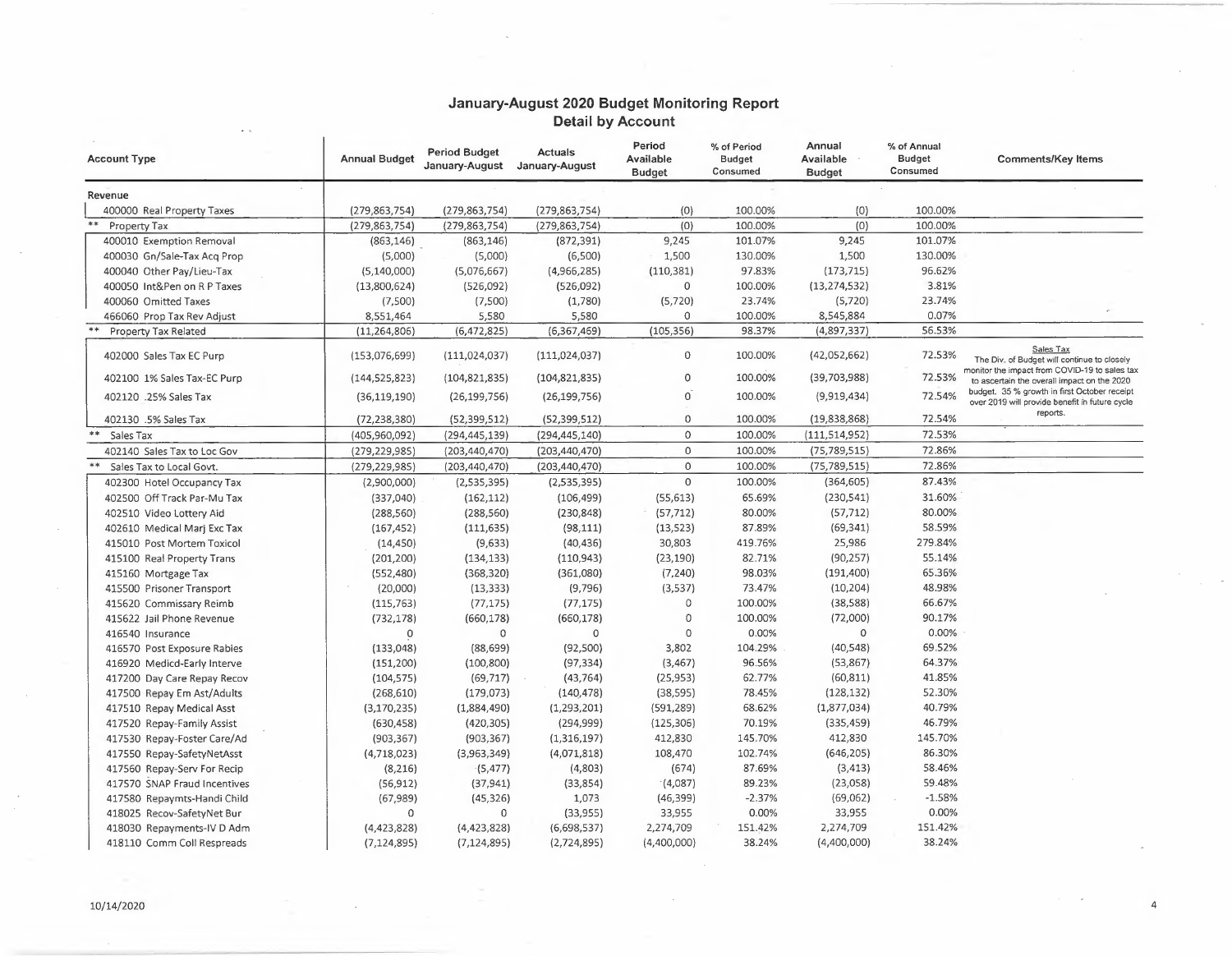| 418112 Comm Coll Resp. Adj.  | 4,400,000      | 4,400,000     | $\mathbb O$    | 4,400,000        | 0.00%      | 4,400,000     | 0.00%      |                                                                                      |
|------------------------------|----------------|---------------|----------------|------------------|------------|---------------|------------|--------------------------------------------------------------------------------------|
| 418130 Comm Coll Reimb       | (57, 279)      | (38, 186)     | (25, 798)      | (12, 388)        | 67.56%     | (31, 481)     | 45.04%     |                                                                                      |
| 418410 OCSE Medical Payments | (1,455,240)    | (1, 186, 160) | (1,261,615)    | 75,455           | 106.36%    | (193, 625)    | 86.69%     |                                                                                      |
| 418420 NFTA Revenue          | 0              | $\mathbf 0$   | (150)          | 150              | 0.00%      | 150           | 0.00%      |                                                                                      |
| 418430 Donated Funds         | (1,452,462)    | (968, 308)    | (971, 641)     | 3,333            | 100.34%    | (480, 821)    | 66.90%     |                                                                                      |
| 420020 ECC Cap Cons-Otr Gvt  | (95,000)       | (95,000)      | (95,000)       | $\pmb 0$         | 100.00%    | $\mathbf 0$   | 100.00%    |                                                                                      |
| 420499 OthLocal Source Rev   | (94, 494)      | (62, 996)     | $\mathbf 0$    | (62, 996)        | 0.00%      | (94, 494)     | 0.00%      |                                                                                      |
| 420500 Rent-RI Prop-Concess  | (34, 235)      | (22, 823)     | (33, 043)      | 10,220           | 144.78%    | (1, 192)      | 96.52%     |                                                                                      |
| 420520 Rent-RI Prop-Rtw-Eas  | (3,000)        | (2,000)       | (10, 762)      | 8,762            | 538.08%    | 7,762         | 358.72%    |                                                                                      |
| 420550 Rent-663 Kensington   | (12, 168)      | (8, 112)      | (8, 112)       | $\mathbf 0$      | 100.00%    | (4,056)       | 66.67%     |                                                                                      |
| 420560 Rent-1500 Broadway    | (246, 015)     | (164, 010)    | (168, 308)     | 4,298            | 102.62%    | (77, 707)     | 68.41%     |                                                                                      |
| 421550 Forft Crime Proceed   | (150, 500)     | (100, 384)    | (211, 370)     | 110,986          | 210.56%    | 60,871        | 140.45%    |                                                                                      |
| 422000 Copies                | (10, 100)      | (6, 733)      | (5,250)        | (1,483)          | 77.97%     | (4,850)       | 51.98%     |                                                                                      |
| 422040 Gas Well Drill Rents  | (5,500)        | (3,667)       | (1,344)        | (2, 323)         | 36.66%     | (4, 156)      | 24.44%     |                                                                                      |
| 422050 E-Payable Rebates     | (250,000)      | (166, 667)    | (162, 663)     | (4,004)          | 97.60%     |               |            |                                                                                      |
| 423000 Refunds P/Y Expenses  | (1,000)        | (667)         | 219,062        |                  | -32859.07% | (87, 337)     | 65.07%     |                                                                                      |
| 445000 Recovery Int - SID-   | (460, 125)     | (306, 750)    | (231, 952)     | (219, 728)       |            | (220,062)     | -21906.15% |                                                                                      |
| 445030 Int & Earn - Gen Inv  | (551,000)      |               |                | (74, 799)        | 75.62%     | (228, 174)    | 50.41%     |                                                                                      |
| 445040 Int & Earn-3rd Party  |                | (367, 333)    | (154, 715)     | (212, 619)       | 42.12%     | (396, 285)    | 28.08%     |                                                                                      |
| 466000 Misc Receipts         | (350,000)      | (233, 333)    | (298, 855)     | 65,522           | 128.08%    | (51, 145)     | 85.39%     |                                                                                      |
| 466020 Minor Sale - Other    | (85,600)       | (57,067)      | (227, 232)     | 170,166          | 398.19%    | 141,632       | 265.46%    |                                                                                      |
| 466070 Refunds P/Y Expenses  | (25,500)       | (17,000)      | (10, 457)      | (6, 543)         | 61.51%     | (15,043)      | 41.01%     |                                                                                      |
|                              | (2, 243, 896)  | (463, 333)    | (156, 383)     | (306, 951)       | 33.75%     | (2,087,513)   | 6.97%      |                                                                                      |
| 466090 Misc Trust Fd Rev     | (150,000)      | (56, 746)     | (150,000)      | 93,254           | 264.33%    | $\circ$       | 100.00%    |                                                                                      |
| 466120 Other Misc DISS Rev   | (3, 240)       | (2, 160)      | (2, 160)       | $\boldsymbol{0}$ | 100.00%    | (1,080)       | 66.67%     |                                                                                      |
| 466130 Oth Unclass Rev       | (10,000)       | (6,667)       | (29, 674)      | 23,007           | 445.11%    | 19,674        | 296.74%    |                                                                                      |
| 466150 Chlamydia Study Forms | (8,000)        | (5, 333)      | (1, 598)       | (3, 735)         | 29.96%     | (6, 402)      | 19.98%     |                                                                                      |
| 466180 Unanticip P/Y Rev     | $\mathbf 0$    | 0             | (588, 565)     | 588,565          | 0.00%      | 588,565       | 0.00%      |                                                                                      |
| 466260 Intercept-LocalShare  | (110, 613)     | (73, 742)     | (52, 740)      | (21,002)         | 71.52%     | (57, 873)     | 47.68%     |                                                                                      |
| 466280 Local Srce - ECMCC    | (27,000)       | (18,000)      | (16, 751)      | (1,249)          | 93.06%     | (10, 249)     | 62.04%     |                                                                                      |
| 466310 Prem On Oblig - RAN   | (102, 500)     | (102, 500)    | (3,100,000)    | 2,997,500        | 3024.39%   | 2,997,500     | 3024.39%   |                                                                                      |
| 466360 Stadium Reimbursement | (720, 500)     | (60, 538)     | (330)          | (60, 208)        | 0.55%      | (720, 170)    | 0.05%      |                                                                                      |
| 467000 Misc Depart Income    | (9,403)        | (6, 269)      | (1,993)        | (4, 275)         | 31.80%     | (7, 410)      | 21.20%     |                                                                                      |
| 480020 Sale-Excess Material  | (309, 500)     | (244, 333)    | (516, 223)     | 271,890          | 211.28%    | 206,723       | 166.79%    | At the end of the period, or 66% of the.<br>year, the County has achieved 92% of the |
| 480030 Recycling Revenue     | (62, 500)      | (41, 667)     | (20, 202)      | (21, 464)        | 48.49%     | (42, 298)     | 32.32%     | annual Other Sources revenue budget.                                                 |
| Other Sources                | (31, 786, 849) | (24,096,227)  | (29, 371, 551) | 5,275,324        | 121.89%    | (2,415,298)   | 92.40%     |                                                                                      |
| 406610 STD Clinic Fees       | (268, 550)     | (183, 163)    | (59, 201)      | (123, 962)       | 32.32%     | (209, 349)    | 22.04%     |                                                                                      |
| 415000 Medical Exam Fees     | (484, 750)     | (323, 167)    | (335, 255)     | 12,088           | 103.74%    | (149, 495)    | 69.16%     |                                                                                      |
| 415050 Treasurer Fees        | (55,500)       | (37,000)      | (84, 332)      | 47,332           | 227.93%    | 28,832        | 151.95%    |                                                                                      |
| 415105 Passport Fees         | (28,000)       | (18, 667)     | (7, 140)       | (11, 527)        | 38.25%     | (20, 860)     | 25.50%     |                                                                                      |
| 415110 Court Fees            | (391, 600)     | (261,067)     | (225, 425)     | (35, 642)        | 86.35%     | (166, 175)    | 57.57%     |                                                                                      |
| 415120 Small Claims AR Fees  | (200)          | (133)         | (670)          | 537              | 502.51%    | 470           | 335.00%    |                                                                                      |
| 415130 Auto Fees             | (3,581,803)    | (2,352,550)   | (2,283,980)    | (68, 570)        | 97.09%     | (1, 297, 823) | 63.77%     |                                                                                      |
| 415140 Comm of Educ Fees     | (116,800)      | (77, 867)     | (70, 702)      | (7, 165)         | 90.80%     | (46,098)      | 60.53%     |                                                                                      |
| 415150 Recording Fees        | (5,100,765)    | (3,837,512)   | (3,906,213)    | 68,701           | 101.79%    | (1, 194, 552) | 76.58%     |                                                                                      |
| 415180 Vehicle Use Tax       | (4,895,825)    | (3, 567, 725) | (3,617,493)    | 49,768           | 101.40%    | (1, 278, 332) | 73.89%     |                                                                                      |
| 415185 E-Z Pass Tag Sales    | (17,500)       | (11, 667)     | (2, 925)       | (8, 742)         | 25.07%     | (14, 575)     | 16.71%     |                                                                                      |
| 415200 Civil Serv Exam Fees  | (95,000)       | $\mathbf 0$   | $\mathbf 0$    | $\mathbf 0$      | 0.00%      | (95,000)      | 0.00%      |                                                                                      |
| 415210 3rd Party Deduct Fee  | (17,000)       | (11, 333)     | (8,500)        | (2,833)          | 75.00%     | (8,500)       | 50.00%     |                                                                                      |
| 415510, Civil Proc Fees-Sher | (1,071,690)    | (714, 460)    | (602, 521)     | (111, 939)       | 84.33%     | (469, 169)    | 56.22%     |                                                                                      |
| 415520 Sheriff Fees          | (32,500)       | (21, 667)     | (18, 246)      | (3, 421)         | 84.21%     | (14, 254)     | 56.14%     |                                                                                      |
| 415600 Inmate Discip Surch   | (14,500)       | (9,667)       | (4, 778)       | (4,888)          | 49.43%     | (9, 722)      | 32.95%     |                                                                                      |
|                              |                |               |                |                  |            |               |            |                                                                                      |

 $\sim$ 

 $\overline{\mathbf{5}}$ 

 $\bar{L}$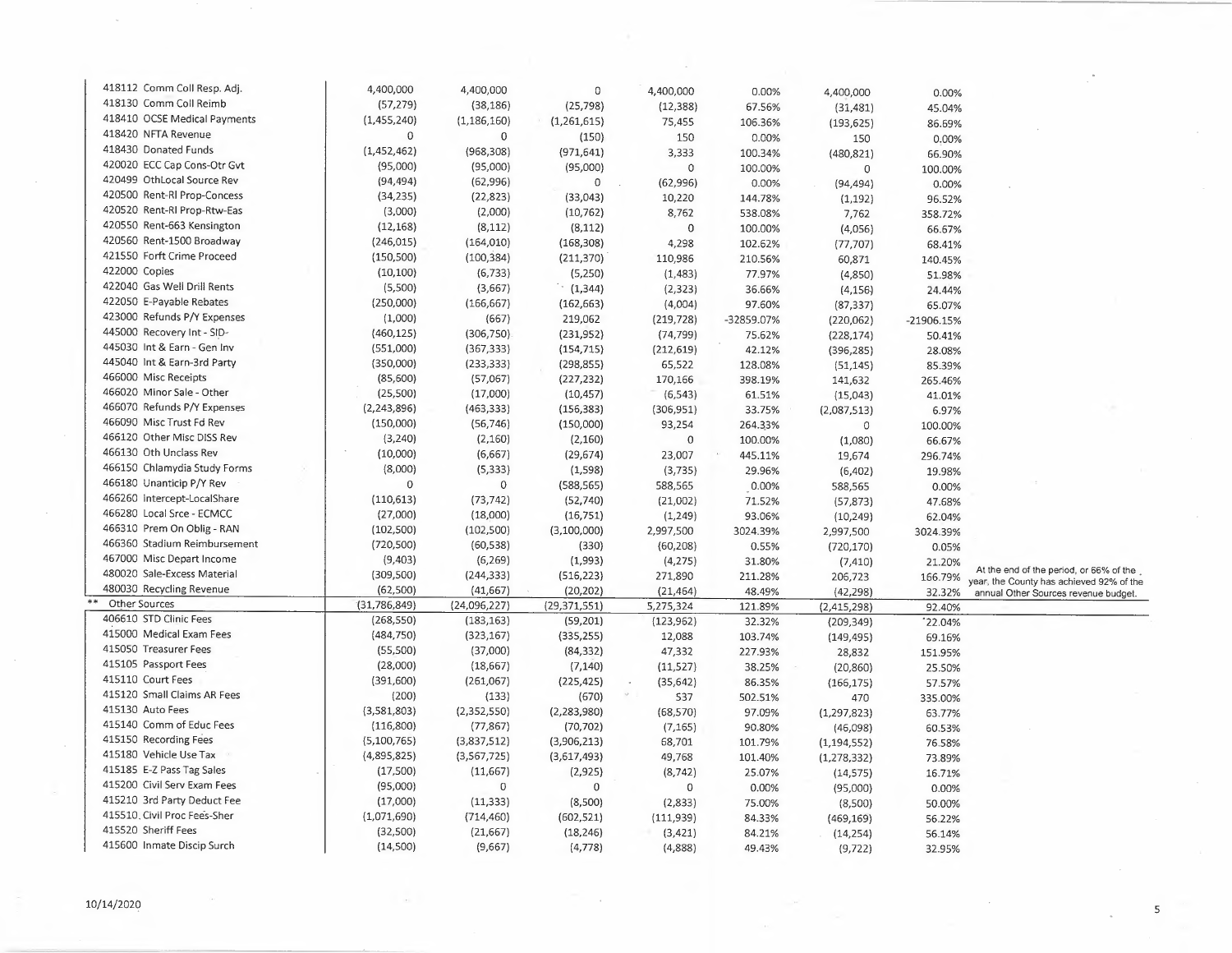| 415605 Drug Testing Charge   | (38,000)        | (25, 333)       | (14, 445)       | (10,888)   | 57.02%  | (23, 555)       | 38.01%  |                                                                                        |
|------------------------------|-----------------|-----------------|-----------------|------------|---------|-----------------|---------|----------------------------------------------------------------------------------------|
| 415610 Restitution Surcharge | (30,000)        | (20,000)        | (10, 638)       | (9, 362)   | 53.19%  | (19, 362)       | 35.46%  |                                                                                        |
| 415630 Bail Fee-Alt / Incar  | (20,000)        | (13, 333)       | (446)           | (12, 887)  | 3.35%   | (19, 554)       | 2.23%   |                                                                                        |
| 415640 Probation Fees        | (550,000)       | (366, 667)      | (277, 691)      | (88, 976)  | 75.73%  | (272, 309)      | 50.49%  |                                                                                        |
| 415650 DWI Program           | (1,062,987)     | (708, 658)      | (207, 410)      | (501, 248) | 29.27%  | (855, 577)      | 19.51%  |                                                                                        |
| 415670 Elec Monitoring Ch    | (3,600)         | (2,400)         | (2,086)         | (314)      | 86.92%  | (1, 514)        | 57.94%  |                                                                                        |
| 415680 Pmt-Home Care Review  | (10,000)        | (6,667)         | (2, 471)        | (4, 196)   | 37.07%  | (7, 529)        | 24.71%  |                                                                                        |
| 416010 Beach Monitoring      | $\mathbf 0$     | $\mathbf 0$     | $\Omega$        | 0          | 0.00%   | $\overline{0}$  | 0.00%   |                                                                                        |
| 416020 Comm Sanitat & Food   | (775,000)       | (661, 620)      | (644,800)       | (16, 820)  | 97.46%  | (130, 200)      | 83.20%  |                                                                                        |
| 416030 Realty Subdivisions   | (12,000)        | (8,000)         | (1,075)         | (6,925)    | 13.44%  | (10, 925)       | 8.96%   |                                                                                        |
| 416040 Individ Sewr Sys Opt  | (425,000)       | (283, 333)      | (338, 191)      | 54,858     | 119.36% |                 | 79.57%  |                                                                                        |
| 416090 Pen & Fines-Health    | (20,000)        | (13, 333)       | (5,608)         | (7, 725)   | 42.06%  | (86, 809)       | 28.04%  |                                                                                        |
| 416150 PPD Tests             |                 |                 |                 |            |         | (14, 392)       |         |                                                                                        |
| 416160 TB Outreach           | (8,580)         | (5, 720)        | (1,006)         | (4, 714)   | 17.59%  | (7,574)         | 11.72%  |                                                                                        |
|                              | (58, 580)       | (39,053)        | (4, 353)        | (34,701)   | 11.15%  | (54, 227)       | 7.43%   |                                                                                        |
| 416190 ImmunizationsService  | (8, 283)        | (5,522)         | (2, 312)        | (3,211)    | 41.86%  | (5, 972)        | 27.91%  |                                                                                        |
| 416560 Lab Fees-Other Count  | 0               | $\overline{0}$  | $\mathbf 0$     | $\circ$    | 0.00%   | $\circ$         | 0.00%   |                                                                                        |
| 416580 Training Course Fees  | (56, 235)       | (37, 490)       | (17, 975)       | (19, 515)  | 47.95%  | (38, 260)       | 31.96%  |                                                                                        |
| 416610 Pub Health Lab Fees   | (245,000)       | (163, 333)      | (169, 815)      | 6,482      | 103.97% | (75, 185)       | 69.31%  |                                                                                        |
| 418040 Inspec Fee Wght/Meas  | (175,000)       | (116, 667)      | (57, 460)       | (59, 207)  | 49.25%  | (117, 540)      | 32.83%  |                                                                                        |
| 418050 Item Price Waivr Fee  | (275,000)       | (183, 333)      | (164, 481)      | (18, 853)  | 89.72%  | (110, 519)      | 59.81%  |                                                                                        |
| 418400 Subpoena Fees         | (13,050)        | (8,700)         | (9,766)         | 1,066      | 112.25% | (3, 284)        | 74.84%  |                                                                                        |
| 418500 Park & Rec Chgs-Camp  | (149, 590)      | (99, 727)       | (149, 177)      | 49,451     | 149.59% | (413)           | 99.72%  |                                                                                        |
| 418510 Park & Rec Chgs-Shel  | (258, 720)      | (122, 480)      | (120, 823)      | (1,658)    | 98.65%  | (137, 898)      | 46.70%  |                                                                                        |
| 418520 Chgs-Park Emp Subsis  | (39,600)        | (26, 400)       | (17, 393)       | (9,008)    | 65.88%  | (22, 208)       | 43.92%  |                                                                                        |
| 418530 Golf Chg-Other Fees   | (62, 620)       | (54, 965)       | (167, 212)      | 112,247    | 304.21% | 104,592         | 267.03% |                                                                                        |
| 418540 Golf Chg-Greens Fees  | (355, 495)      | (276, 441)      | (478, 217)      | 201,776    | 172.99% | 122,722         | 134.52% |                                                                                        |
| 418550 Sale of Forest Prod   | (8,000)         | (5, 333)        | (9, 240)        | 3,906      | 173.24% | 1,240           | 115.50% |                                                                                        |
| 420000 Tx&Assm Svs-Oth Govt  | (165,000)       | (165,000)       | (168, 271)      | 3,271      | 101.98% | 3,271           | 101.98% |                                                                                        |
| 420010 Elec Exp Other Govt   | (7, 182, 134)   | (7, 182, 134)   | (7, 182, 134)   | 0          | 100.00% | $\overline{0}$  | 100.00% |                                                                                        |
| 420030 Police Svcs-Oth Gvt   | (307, 550)      | (205, 033)      | (205, 753)      | 720        | 100.35% | (101, 797)      | 66.90%  |                                                                                        |
| 420040 Jail Facil - Oth Gov  | 0               | $\circ$         | (7, 100)        | 7,100      | 0.00%   | 7,100           | 0.00%   |                                                                                        |
| 420190 Gen Svc-Oth Gov       | (2, 160)        | (1,440)         | (1, 440)        | 0          | 100.00% | (720)           | 66.67%  |                                                                                        |
| 420271 CESQG Charges         | (30,000)        | (7,500)         | (2, 325)        | (5, 175)   | 31.00%  | (27, 675)       | 7.75%   |                                                                                        |
| 421000 Pistol Permits        | (160,000)       | (106, 670)      | (90, 924)       | (15, 746)  | 85.24%  | (69,076)        | 56.83%  |                                                                                        |
| 421500 Fines&Forfeited Bail  | (8,500)         | (5,667)         | (14, 445)       | 8,778      | 254.91% | 5,945           | 169.94% |                                                                                        |
| 421510 Fines and Penalties   | (3,500)         | (2, 333)        | (2,460)         | 127        | 105.43% | (1,040)         | 70.29%  | After 66% of the year, the County has                                                  |
| 466010 NSF Check Fees        | (1, 720)        | (1, 147)        | (1,020)         | (127)      | 88.95%  | (700)           |         | 59.30% achieved 76% of the annual Fees, Fines, or<br>Charges revenue budget. Continued |
| 466190 Item Pricing Penalty  | (188,000)       | (125, 333)      | (162, 760)      | 37,427     | 129.86% | (25, 240)       | 86.57%  | revenue reductions expected in future                                                  |
| 466340 STOPDWI VIP Prs Fees  | (25,000)        | (16, 667)       | (5,674)         | (10,993)   | 34.04%  | (19, 326)       | 22.70%  | periods due to the COVID-19 crisis                                                     |
| Fees, Fines or Charges       | (28,905,887)    | (22,501,078)    | (21, 945, 776)  | (555, 301) | 97.53%  | (6,960,111)     | 75.92%  |                                                                                        |
| <b>Local Source Revenue</b>  | (1,037,011,373) | (830, 819, 493) | (835, 434, 159) | 4,614,666  | 100.56% | (201, 577, 214) | 80.56%  |                                                                                        |
| 405570 ME 50% Fed Presch     | (3,861,429)     | (2, 574, 286)   | (2,481,982)     | (92, 304)  | 96.41%  | (1, 379, 447)   | 64.28%  |                                                                                        |
| 410070 FA-IV-B Preventive    | (905, 239)      | (603, 493)      | (331,080)       | (272, 413) | 54.86%  | (574, 159)      | 36.57%  |                                                                                        |
| 410080 FA-Admin Chargeback   | 1,835,629       | 1,223,753       | 1,223,753       | (0)        | 100.00% | 611,876         | 66.67%  |                                                                                        |
| 410120 FA-SNAP ET 100%       | (381, 954)      | (254, 636)      | (261, 245)      | 6,609      | 102.60% | (120, 709)      | 68.40%  | Federal Aid                                                                            |
| 410150 SSA-SSI Pri Inc Prg   | (75,000)        | (50,000)        | (8, 295)        | (41, 705)  | 16.59%  | (66, 705)       | 11.06%  | Formula-driven Federal Aid which                                                       |
| 410180 Fed Aid School Brk    | (16, 473)       | (10, 982)       | (11, 747)       | 765        | 106.97% | (4, 726)        | 71.31%  | appears under budget, mainly in                                                        |
| 410240 HUD Rev D14.267 CoC   | (5,615,451)     | (3,726,069)     | (3,447,979)     | (278,090)  | 92.54%  | (2, 167, 472)   |         | 61.40% Health and Human Service Departments, is                                        |
| 410500 FA-Civil Defense      | (346, 296)      | (230, 864)      | (223, 893)      | (6, 971)   | 96.98%  | (122, 403)      | 64.65%  | offset by savings in associated                                                        |
| 410510 Fed Drug Enforcement  | (36, 686)       | (24, 457)       | (19,609)        | (4,849)    | 80.17%  | (17,077)        | 53.45%  | expenditures.                                                                          |
| 410520 Fr Ci Bflo Pol Dept   | (29,000)        | (19, 333)       | (14, 386)       | (4, 947)   | 74.41%  | (14, 614)       | 49.61%  |                                                                                        |

 $\lambda$ 

 $\sim$ 

 $\mathcal{L}$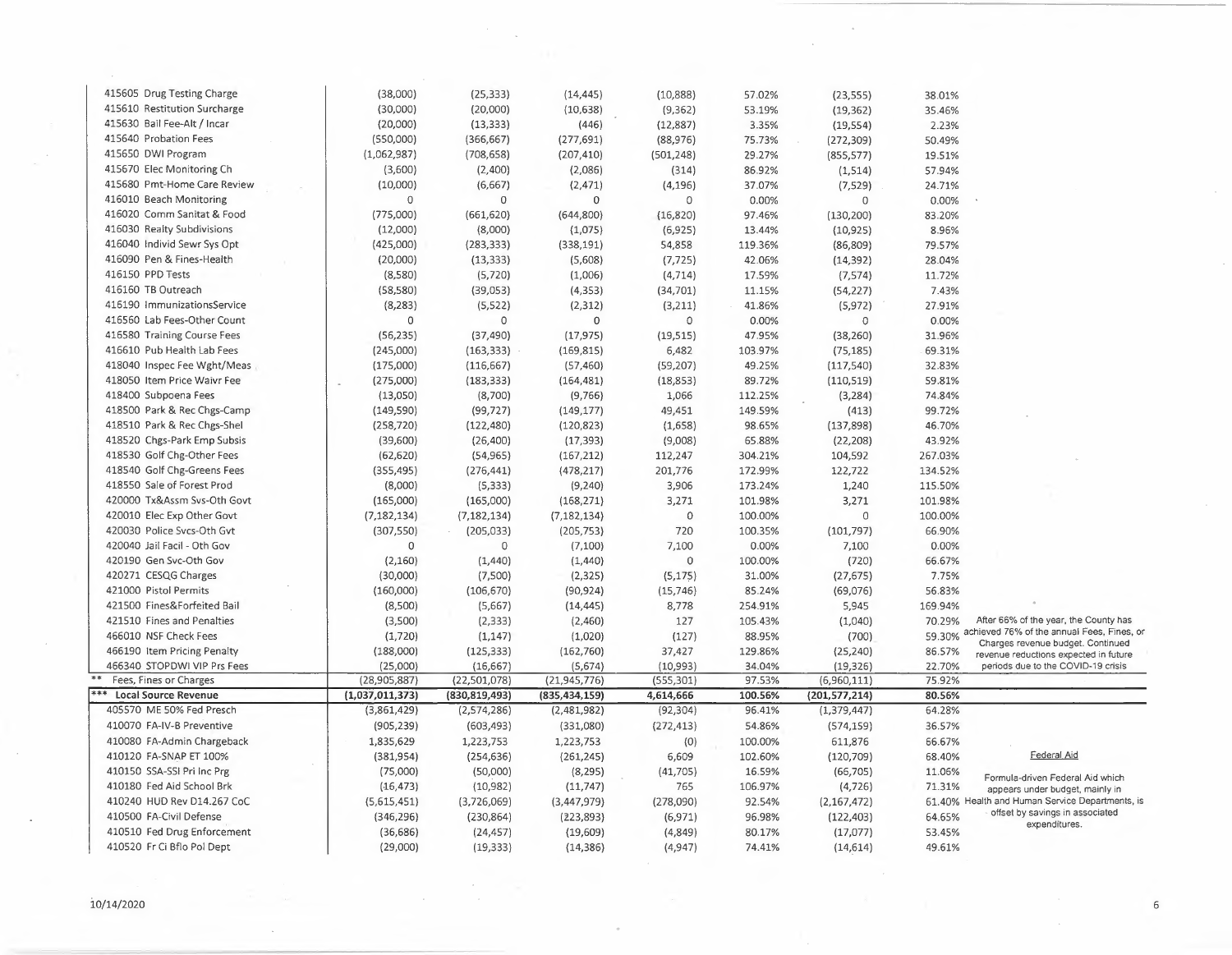| 411000 MH Fed Medi Sal Sh    | (1,695,117)     | (843, 437)      | (837, 419)      | (6,018)        | 99.29%   | (857, 698)     | 49.40%   |                                                  |
|------------------------------|-----------------|-----------------|-----------------|----------------|----------|----------------|----------|--------------------------------------------------|
| 411490 Fed Aid - TANF FFFS   | (39, 623, 632)  | (28, 615, 755)  | (28,868,817)    | 253,063        | 100.88%  | (10, 754, 815) | 72.86%   |                                                  |
| 411495 FA - SYEP             | (1,673,044)     | (789, 100)      | (977, 590)      | 188,490        | 123.89%  | (695, 454)     | 58.43%   |                                                  |
| 411500 Fed Aid - MA In House | 2,132,357       | 1,421,571       | 1,068,484       | 353,087        | 75.16%   | 1,063,873      | 50.11%   |                                                  |
| 411520 FA-Family Assistance  | (35, 911, 320)  | (23,940,880)    | (20, 214, 680)  | (3,726,200)    | 84.44%   | (15,696,640)   | 56.29%   |                                                  |
| 411540 FA-Social Serv Admin  | (20, 415, 695)  | (14, 426, 204)  | (8,586,788)     | (5,839,416)    | 59.52%   | (11, 828, 907) | 42.06%   |                                                  |
| 411550 FA-Soc Serv Adm A-87  | (1, 185, 452)   | (790, 301)      | (524, 107)      | (266, 194)     | 66.32%   | (661, 345)     | 44.21%   |                                                  |
| 411570 Fed Aid - SNAP Admin  | (13,070,852)    | (9, 266, 873)   | (6, 297, 392)   | (2,969,480)    | 67.96%   | (6,773,460)    | 48.18%   |                                                  |
| 411580 Fed Aid - SNAP ET 50% | (3, 149, 310)   | (2,099,540)     | (1,369,283)     | (730, 257)     | 65.22%   | (1,780,027)    | 43.48%   |                                                  |
| 411590 FA-HEAP               | (4,357,464)     | (2,989,540)     | (3, 331, 535)   | 341,995        | 111.44%  | (1,025,929)    | 76.46%   |                                                  |
| 411610 FA-Serv/Recipients    | (4,914,109)     | (2,636,073)     | (1,741,987)     | (894,086)      | 66.08%   | (3, 172, 122)  | 35.45%   |                                                  |
| 411640 FA-Daycare Block Grt  | (23, 235, 503)  | (16,040,335)    | (16, 743, 982)  | 703,647        | 104.39%  | (6,491,521)    | 72.06%   |                                                  |
| 411670 FA-Refugee&Entrants   | (79, 224)       | (52, 816)       | (34, 268)       | (18, 548)      | 64.88%   | (44, 956)      | 43.25%   |                                                  |
| 411680 FA-Foster Care/Adopt  | (13,086,420)    | (9,724,280)     | $-(9,929,524)$  | 205,244        | 102.11%  | (3, 156, 896)  | 75.88%   |                                                  |
| 411690 FA-IV-D Incentives    | (426, 358)      | (284, 239)      | (290, 448)      | 6,209          | 102.18%  | (135, 910)     | 68.12%   |                                                  |
| 411700 FA-TANF Safety Net    | (748, 457)      | (498, 971)      | (346, 442)      | (152, 529)     | 69.43%   | (402, 015)     | 46.29%   |                                                  |
| 411780 Fed Aid-Medicaid Adm  | (168, 615)      | (112, 410)      | (100,000)       | (12, 410)      | 88.96%   | (68, 615)      | 59.31%   |                                                  |
| 412000 FA-School Lunch Prog  | (22, 567)       | (15,045)        | (18, 671)       | 3,626          | 124.10%  | (3,896)        | 82.74%   |                                                  |
| 414000 Federal Aid           | (50, 734)       | (33, 823)       | (114, 693)      | 80,870         | 339.10%  | 63,959         | 226.07%  |                                                  |
| 414010 Federal Aid - Other   | (6, 375)        | (4,250)         | (226, 213)      | 221,963        | 5322.66% | 219,838        | 3548.44% | After 66% of the year, the County has            |
| 414020 Misc Federal Aid      | (45, 857)       | (30, 571)       | (153, 570)      | 122,998        | 502.33%  | 107,713        | 334.89%  | achieved 61% of the budgeted Federal<br>revenue. |
| <b>Federal Revenue</b>       | (171, 165, 647) | (118, 043, 239) | (105, 215, 389) | (12, 827, 850) | 89.13%   | (65,950,258)   | 61.47%   |                                                  |
| 405000 State Aid Fr Da Sal   | (77, 682)       | (51, 788)       | $\mathbf 0$     | (51, 788)      | 0.00%    | (77, 682)      | 0.00%    |                                                  |
| 405010 St Re Indigent Care   | (30,000)        | (20,000)        | (20,000)        | $\circ$        | 100.00%  | (10,000)       | 66.67%   |                                                  |
| 405060 State Aid - NYSERDA   | (73, 672)       | (49, 115)       | $\circ$         | (49, 115)      | 0.00%    | (73, 672)      | 0.00%    |                                                  |
| 405170 SA-Crt Fac Incen Aid  | (2, 133, 000)   | (1,422,000)     | (1, 175, 437)   | (246, 563)     | 82.66%   | (957, 563)     | 55.11%   |                                                  |
| 405190 StAid-Octane Testing  | (30,000)        | (20,000)        | (14,981)        | (5,019)        | 74.91%   | (15,019)       | 49.94%   |                                                  |
| 405500 SA-Spec Need Presch   | (26,076,691)    | (22,069,206)    | (15,959,046)    | (6, 110, 160)  | 72.31%   | (10, 117, 645) | 61.20%   |                                                  |
| 405520 SA-NYS DOH EI Serv    | (3,416,914)     | (2,854,653)     | (1,901,345)     | (953, 309)     | 66.61%   | (1,515,569)    | 55.65%   |                                                  |
| 405530 SA-Admin Preschool    | (398, 775)      | (265, 850)      | (400, 575)      | 134,725        | 150.68%  | 1,800          | 100.45%  |                                                  |
| 405540 SA-Art VI-P H Work    | (1,641,121)     | (1,094,081)     | (592, 128)      | (501, 953)     | 54.12%   | (1,048,993)    | 36.08%   |                                                  |
| 405560 SA-NYS DOH EI Admin   | (383, 568)      | (255, 712)      | (302, 770)      | 47,058         | 118.40%  | (80, 798)      | 78.94%   |                                                  |
| 405580 SA-Medicaid El Trans  | (143,980)       | (95, 987)       | (28, 789)       | (67, 198)      | 29.99%   | (115, 191)     | 20.00%   |                                                  |
| 405590 SA-Medicaid El Admin  | (168, 615)      | (112, 410)      | (100,000)       | (12, 410)      | 88.96%   | (68, 615)      | 59.31%   |                                                  |
| 405595 SA-Med Anti Fraud     | (405, 071)      | (270, 047)      | (278, 448)      | 8,401          | 103.11%  | (126, 623)     | 68.74%   |                                                  |
| 406000 SA-Fr Prob Serv       | (1, 181, 952)   | (787, 968)      | (787, 968)      | $\circ$        | 100.00%  | (393, 984)     | 66.67%   |                                                  |
| 406010 SA-Fr Nav Law Enforc  | (80, 500)       | (53, 667)       | (0)             | (53, 667)      | 0.00%    | (80, 500)      | 0.00%    |                                                  |
| 406020 SA-Snomob Lw Enforc   | (20,000)        | (13, 333)       | (20, 640)       | 7,307          | 154.80%  | 640            | 103.20%  |                                                  |
| 406500 Refugee Hith Assment  | (130, 239)      | (86, 826)       | (14, 574)       | (72, 252)      | 16.79%   | (115, 665)     | 11.19%   |                                                  |
| 406550 Emerg Med Training    | (357, 774)      | (238, 516)      | (40, 827)       | (197, 689)     | 17.12%   | (316, 947)     | 11.41%   |                                                  |
| 406560 SA-Art VI-PubHithLab  | (1,960,991)     | (1,410,768)     | (960, 900)      | (449, 868)     | 68.11%   | (1,000,091)    | 49.00%   |                                                  |
| 406810 SA-Foren Mntl Hea Sr  | (2,829,277)     | (1,886,185)     | (1,668,278)     | (217, 907)     | 88.45%   | (1, 160, 999)  | 58.96%   |                                                  |
| 406830 SA-Mental Health II   | (28, 494, 258)  | (18,936,638)    | (19, 192, 608)  | 255,970        | 101.35%  | (9,301,650)    | 67.36%   |                                                  |
| 406860 State Aid - OASAS     | (11, 977, 300)  | (7, 978, 153)   | (7,826,097)     | (152, 056)     | 98.09%   | (4, 151, 203)  | 65.34%   |                                                  |
| 406880 State Aid - OPWDD     | (609, 788)      | (406, 525)      | (406, 525)      | (0)            | 100.00%  | (203, 263)     | 66.67%   |                                                  |
| 406890 Handpd Park Surch     | (27,500)        | (18, 333)       | (7,309)         | (11,024)       | 39.87%   | (20, 191)      | 26.58%   |                                                  |
| 407500 SA-MA In House        | 2,276,337       | 1,517,558       | 1,477,478       | 40,080         | 97.36%   | 798,859        | 64.91%   |                                                  |
|                              |                 |                 |                 |                |          |                |          |                                                  |

 $\sim$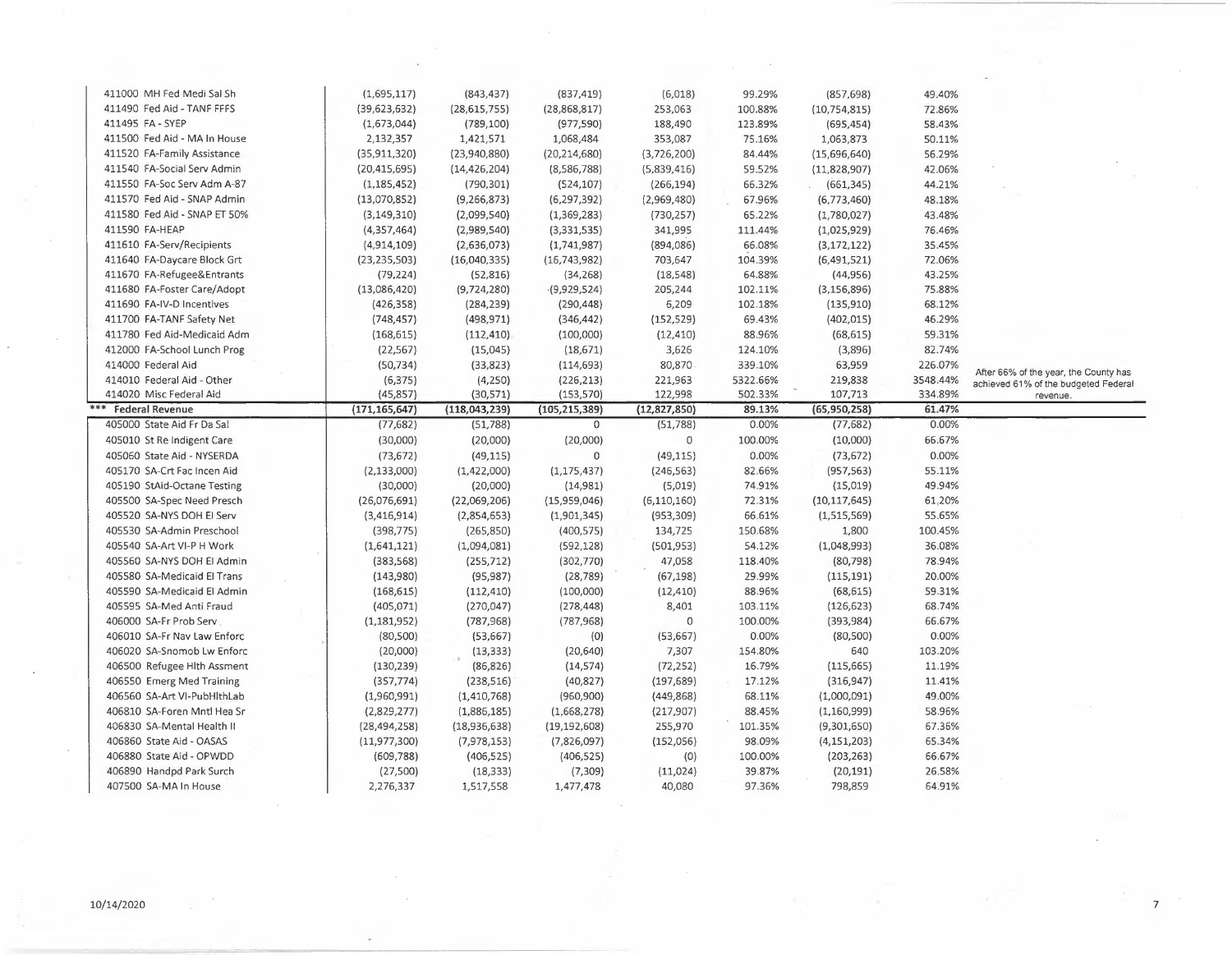| 407510 SA-Spec Need Adult    | (2,310)         | (1, 540)        | 0               | (1,540)        | 0.00%   | (2, 310)        | 0.00%   |                                                                                |
|------------------------------|-----------------|-----------------|-----------------|----------------|---------|-----------------|---------|--------------------------------------------------------------------------------|
| 407520 SA-Family Assistance  | $\Omega$        | 0               | (17, 645)       | 17,645         | 0.00%   | 17,645          | 0.00%   |                                                                                |
| 407540 SA-Soc Serv Admin     | (27, 346, 107)  | (20, 255, 984)  | (19, 582, 368)  | (673, 616)     | 96.67%  | (7, 763, 739)   | 71.61%  | State Aid                                                                      |
| 407580 SA-Sch Breakfst Prog  | (779)           | (519)           | (538)           | 19             | 103.60% | (241)           | 69.06%  | Formula-driven State Aid which                                                 |
| 407590 SA-School Lunch Prog  | (460)           | (307)           | (316)           | 9              | 103.04% | (144)           | 68.70%  | appears under budget, mainly in                                                |
| 407600 SA-Sec Det Other Co   | (1,012,320)     | (674, 880)      | (265, 196)      | (409, 684)     | 39.30%  | (747, 124)      |         | 26.20% Health and Human Service Departments, is                                |
| 407610 SA-Sec Det Loc Yth    | (1,936,816)     | (1,786,441)     | (474, 935)      | (1,311,506)    | 26.59%  | (1,461,881)     | 24.52%  | offset by savings in associated<br>expenditures. Potential reductions in State |
| 407615 SA-Non-Sec Loc Yth    | (612,500)       | (408, 333)      | (395, 296)      | (13,037)       | 96.81%  | (217, 204)      | 64.54%  | Aid are possible as NYS takes action to                                        |
| 407625 SA-Raise the Age      | (7, 478, 705)   | (5,787,737)     | (6, 199, 708)   | 411,971        | 107.12% | (1, 278, 997)   | 82.90%  | deal with their finances in part due to                                        |
| 407630 SA-Safety Net Assist  | (8,851,223)     | (6,503,136)     | (5,699,594)     | (803, 542)     | 87.64%  | (3, 151, 629)   | 64.39%  | COVID-19 crisis.                                                               |
| 407640 SA-Emrg Assist/Adult  | (478, 057)      | (318, 705)      | (400, 773)      | 82,068         | 125.75% | (77, 284)       | 83.83%  |                                                                                |
| 407650 SA-Foster Care/Adopt  | (23, 161, 992)  | (14, 441, 328)  | (11, 188, 516)  | (3, 252, 812)  | 77.48%  | (11, 973, 476)  | 48.31%  |                                                                                |
| 407670 SA-EAF Prev POS       | (4,599,284)     | (3,293,916)     | (1,092,813)     | (2,201,103)    | 33.18%  | (3,506,471)     | 23.76%  |                                                                                |
| 407680 SA-Serv Fr Recipnts   | (6,482,627)     | (5,473,244)     | (6,016,711)     | 543,467        | 109.93% | (465, 916)      | 92.81%  |                                                                                |
| 407710 SA-Legal Serv/Disab   | (141,800)       | (94, 533)       | (80, 384)       | (14, 149)      | 85.03%  | (61, 416)       | 56.69%  |                                                                                |
| 407720 SA-Handicapped Child  | (222, 896)      | (148, 597)      | (95, 553)       | (53,044)       | 64.30%  | (127, 343)      | 42.87%  |                                                                                |
| 407730 State Aid - Burials   | (1,034)         | (766)           | (261)           | (505)          | 34.07%  | (773)           | 25.24%  |                                                                                |
| 407740 SA-Veterns Srv Agenc  | (50,000)        | 0               | $\mathbf 0$     | $\circ$        | 0.00%   | (50,000)        | 0.00%   |                                                                                |
| 407780 SA-Daycare Block Grt  | (4,784,039)     | (3, 189, 359)   | (2, 180, 804)   | (1,008,555)    | 68.38%  | (2,603,235)     | 45.59%  |                                                                                |
| 407785 SA-WDI Enrollment     | 0               | 0               | (265,085)       | 265,085        | 0.00%   | 265,085         | 0.00%   |                                                                                |
| 407795 State Aid - Code Blue | (406, 428)      | (279, 761)      | (270, 803)      | (8,958)        | 96.80%  | (135, 625)      | 66.63%  |                                                                                |
| 408000 SA-Youth Progs        | (22, 275)       | (14, 850)       | (50, 142)       | 35,292         | 337.65% | 27,867          | 225.10% |                                                                                |
| 408020 Youth-Reimb Programs  | (799, 495)      | (532, 997)      | (480, 851)      | (52, 146)      | 90.22%  | (318, 644)      | 60.14%  |                                                                                |
| 408030 Yth-Runaway Adv Prog  | (34, 327)       | (22, 885)       | (22, 656)       | (229)          | 99.00%  | (11, 671)       | 66.00%  |                                                                                |
| 408040 Yth-Runway Reim Prog  | (34, 328)       | (22, 885)       | (31,088)        | 8,203          | 135.84% | (3, 240)        | 90.56%  |                                                                                |
| 408050 Yth-Homeless Adv Prg  | (72, 656)       | (48, 437)       | (47, 953)       | (484)          | 99.00%  | (24, 703)       | 66.00%  |                                                                                |
| 408060 Yth-Homeless Reim Pr  | (51,086)        | (34,057)        | (39, 962)       | 5,904          | 117.34% | (11, 124)       | 78.22%  |                                                                                |
| 408065 Yth-Supervision       | (867, 487)      | (601, 589)      | (606, 765)      | 5,176          | 100.86% | (260, 722)      | 69.95%  |                                                                                |
| 408530 SA-Crim Justice Prog  | (578, 126)      | (385, 417)      | (392, 389)      | 6,972          | 101.81% | (185, 737)      | 67.87%  |                                                                                |
| 409000 State Aid Revenues    | (273, 755)      | (125, 273)      | (176,065)       | 50,792         | 140.54% | (97, 690)       | 64.31%  |                                                                                |
| 409010 State Aid - Other     | (183, 552)      | (183, 552)      | (419, 764)      | 236,212        | 228.69% | 236,212         | 228.69% | After 66% of the year, the County has                                          |
| 409020 SA-Misc               | (56, 122)       | (37, 415)       | (30, 266)       | (7, 149)       | 80.89%  | (25, 856)       | 53.93%  | achieved 65% of budgeted State revenue.                                        |
| 409030 SA-Main-Lieu of Rent  | (157, 578)      | (105, 052)      | (122, 276)      | 17,224         | 116.40% | (35, 302)       | 77.60%  |                                                                                |
| 409050 SA-Revenue Offset     | 7,100,000       | 3,697,988       | $\Omega$        | 3,697,988      | 0.00%   | 7,100,000       | 0.00%   |                                                                                |
| <b>State Revenue</b>         | (163, 972, 495) | (119, 955, 711) | (106, 869, 241) | (13,086,469)   | 89.09%  | (57, 103, 254)  | 65.18%  |                                                                                |
| 450000 Interfnd Rev Non-Sub  | (269, 575)      | (269, 575)      | (269, 575)      | $\circ$        | 100.00% | 0               | 100.00% |                                                                                |
| 486010 Resid Equity Tran-In  | (3,651,268)     | (3,620,973)     | (3,620,973)     | $\circ$        | 100.00% | (30, 295)       | 99.17%  |                                                                                |
| <b>Interfund Revenue</b>     | (3,920,843)     | (3,890,548)     | (3,890,548)     | $\mathbf{1}$   | 100.00% | (30, 295)       | 99.23%  |                                                                                |
| **** County Revenue          | (1,376,070,358) | (1,072,708,990) | (1,051,409,337) | (21, 299, 653) | 98.01%  | (324, 661, 020) | 76.41%  |                                                                                |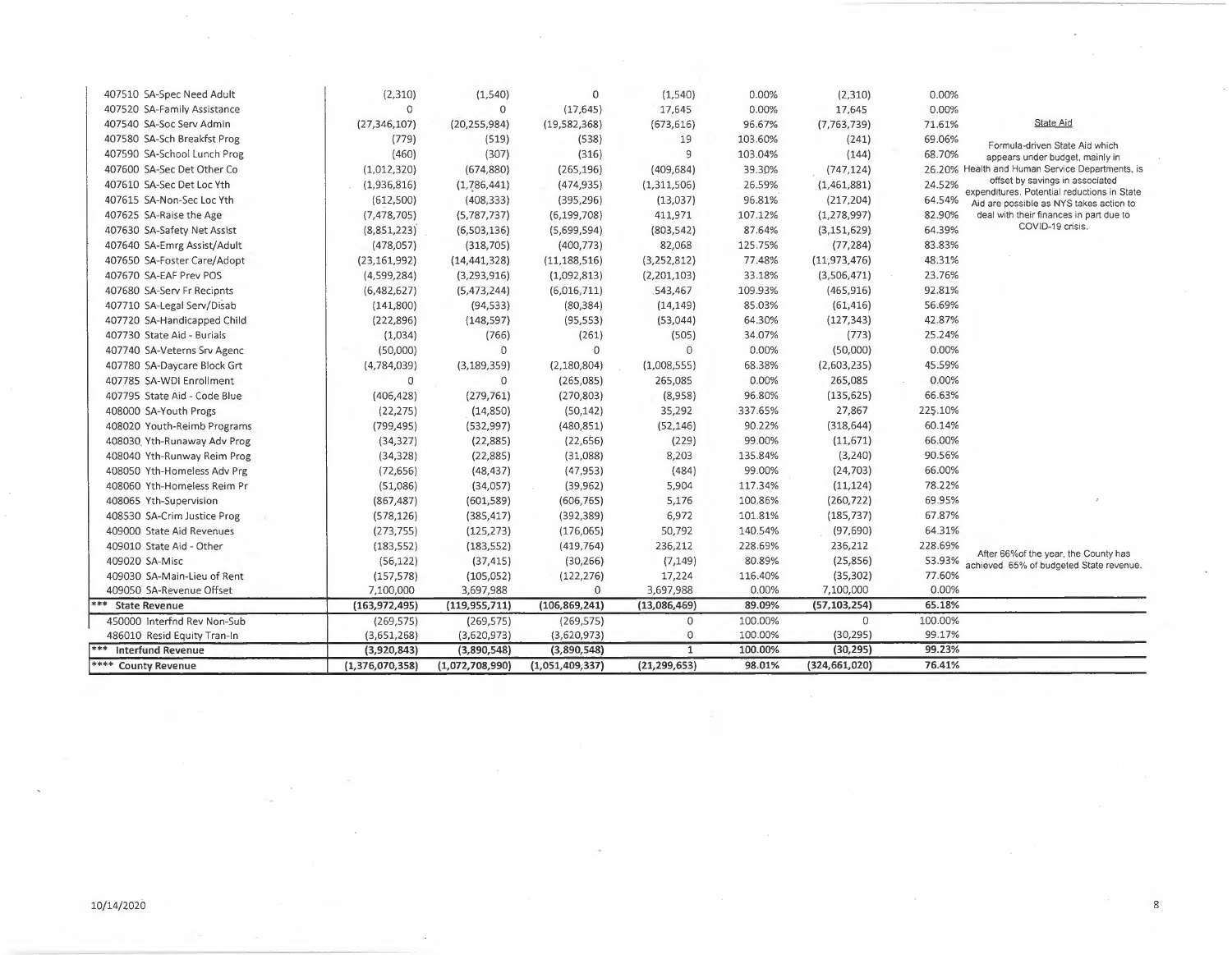| Expense<br>500000 Full Time - Salaries<br>208,336,817<br>135,815,706<br>9,316,284<br>126,499,422<br>93.14%<br>81,837,395<br>60.72%<br>After 66% of the year,<br>500010 Part Time - Wages<br>3,723,720<br>2,417,885<br>1,766,647<br>651,238<br>73.07%<br>1,957,073<br>47.44%<br>the County has spent 60%<br>500020 Regular PT - Wages<br>293,566<br>2,082,578<br>1,308,691<br>1,015,125<br>77.57%<br>1,067,453<br>48.74%<br>in budgeted salaries.<br>845,636<br>261,349<br>51.97%<br>33.44%<br>500030 Seasonal - Wages<br>544,167<br>282,818<br>562,818<br>$***$<br>214,988,751<br>140,086,449<br>129,564,012<br>10,522,437<br>92.49%<br>85,424,739<br>60.27%<br>Salaries<br>500300 Shift Differential<br>1,047,994<br>98.37%<br>559,642<br>1,607,636<br>1,065,354<br>17,359<br>65.19%<br>500320 Uniform Allowance<br>953,075<br>474,119<br>211,000<br>263,119<br>44.50%<br>742,075<br>22.14%<br>500330 Holiday Worked<br>1,990,899<br>1,218,208<br>1,001,383<br>216,825<br>82.20%<br>989,516<br>50.30%<br>210,686<br>86.99%<br>500340 Line-up Pay<br>2,654,674<br>1,619,345<br>1,408,660<br>1,246,014<br>53.06%<br>266,722<br>76.02%<br>50.44%<br>500350 Other Employee Pymts<br>1,675,974<br>1,112,061<br>845,339<br>830,635<br>501000 Overtime<br>15,022,835<br>8,859,383<br>7,501,081<br>1,358,302<br>84.67%<br>7,521,754<br>49.93%<br>**<br>Non-Salaries<br>12,015,457<br>2,333,013<br>83.74%<br>11,889,636<br>50.26%<br>23,905,093<br>14,348,470<br>0.00%<br>(11, 759, 457)<br>(11, 759, 457)<br>0.00%<br>(14,002,870)<br>504990 Reductions Per Srv<br>(14,002,870)<br>0<br>$\circ$<br>0.00%<br>0.00%<br>Countywide Adjustments<br>(14,002,870)<br>(11,759,457)<br>(11, 759, 457)<br>(14,002,870)<br>141,579,470<br>99.23%<br>62.95%<br><b>Personnel Related Expense</b><br>224,890,974<br>142,675,462<br>1,095,992<br>83, 311, 504<br>$-2.96%$<br>85,500,756<br>$-4.17%$<br>119,131,842<br>502000 Fringe Benefits<br>115,707,820<br>82,076,735<br>(3, 424, 022)<br>0.00%<br>502010 Employer FICA<br>$\Omega$<br>$\mathbf 0$<br>8,860,628<br>(8,860,628)<br>0.00%<br>(8,860,628)<br>All departmental Fringe Benefit expense is<br>$\mathbf 0$<br>$\mathbf 0$<br>0.00%<br>2,068,748<br>0.00%<br>(2,068,748)<br>502020 Empler FICA-Medicare<br>(2,068,748)<br>budgeted in account 502000 while actual<br>(11, 333, 334)<br>22,442,388<br>(33, 775, 722)<br>$-198.02%$<br>(46, 442, 388)<br>-93.51%<br>502030 Employee Health Ins<br>(24,000,000)<br>expense is recorded at the detailed level<br>indicated. The exception is the budget for<br>0.00%<br>502040 Dental Plan<br>$\mathbf{0}$<br>610,900<br>(610,900)<br>0.00%<br>(610,900)<br>0<br>Workers Compensation and ECMC legacy-<br>64.40%<br>8,925,287<br>8,767,543<br>157,745<br>98.23%<br>4,846,943<br>502050 Workers' Compensation<br>13,614,486<br>related expense.<br>0.00%<br>0.00%<br>502060 Unemployment Ins<br>$\Omega$<br>$\circ$<br>517,793<br>(517, 793)<br>(517, 793)<br>712.82%<br>502070 Hosp & Med-Retirees'<br>2,450,505<br>1,638,489<br>17,467,687<br>(15,829,198)<br>1066.08%<br>(15,017,182)<br>0.00%<br>502090 Hlth Ins Waiver<br>$\mathbf 0$<br>$\mathbf 0$<br>1,088,877<br>(1,088,877)<br>0.00%<br>(1,088,877)<br>$\Omega$<br>0.00%<br>0.00%<br>$\Omega$<br>19,088,705<br>(19,088,705)<br>(19,088,705)<br>502100 Retirement<br>After 66% of the year, the County has<br>35.83%<br>spent 75% of the total budgeted Fringe<br>502130 Wkrs Cmp Otr Fd Reim<br>(10,982,200)<br>(7, 264, 725)<br>(3,935,456)<br>(3,329,269)<br>54.17%<br>(7,046,744)<br>Benefit expense.<br>108.79%<br>682,268<br>164.46%<br>502140 3rd Party Recoveries<br>(1,600,000)<br>(1,058,400)<br>(1,740,668)<br>140,668 |
|------------------------------------------------------------------------------------------------------------------------------------------------------------------------------------------------------------------------------------------------------------------------------------------------------------------------------------------------------------------------------------------------------------------------------------------------------------------------------------------------------------------------------------------------------------------------------------------------------------------------------------------------------------------------------------------------------------------------------------------------------------------------------------------------------------------------------------------------------------------------------------------------------------------------------------------------------------------------------------------------------------------------------------------------------------------------------------------------------------------------------------------------------------------------------------------------------------------------------------------------------------------------------------------------------------------------------------------------------------------------------------------------------------------------------------------------------------------------------------------------------------------------------------------------------------------------------------------------------------------------------------------------------------------------------------------------------------------------------------------------------------------------------------------------------------------------------------------------------------------------------------------------------------------------------------------------------------------------------------------------------------------------------------------------------------------------------------------------------------------------------------------------------------------------------------------------------------------------------------------------------------------------------------------------------------------------------------------------------------------------------------------------------------------------------------------------------------------------------------------------------------------------------------------------------------------------------------------------------------------------------------------------------------------------------------------------------------------------------------------------------------------------------------------------------------------------------------------------------------------------------------------------------------------------------------------------------------------------------------------------------------------------------------------------------------------------------------------------------------------------------------------------------------------------------------------------------------------------------------------------------------------------------------------------------------------------------------------------------------------------------------------------------------------------------------------------------------------------------------------------------------------------------------------------------------------------------------------------------------------------------------------------------------------------------|
|                                                                                                                                                                                                                                                                                                                                                                                                                                                                                                                                                                                                                                                                                                                                                                                                                                                                                                                                                                                                                                                                                                                                                                                                                                                                                                                                                                                                                                                                                                                                                                                                                                                                                                                                                                                                                                                                                                                                                                                                                                                                                                                                                                                                                                                                                                                                                                                                                                                                                                                                                                                                                                                                                                                                                                                                                                                                                                                                                                                                                                                                                                                                                                                                                                                                                                                                                                                                                                                                                                                                                                                                                                                                              |
|                                                                                                                                                                                                                                                                                                                                                                                                                                                                                                                                                                                                                                                                                                                                                                                                                                                                                                                                                                                                                                                                                                                                                                                                                                                                                                                                                                                                                                                                                                                                                                                                                                                                                                                                                                                                                                                                                                                                                                                                                                                                                                                                                                                                                                                                                                                                                                                                                                                                                                                                                                                                                                                                                                                                                                                                                                                                                                                                                                                                                                                                                                                                                                                                                                                                                                                                                                                                                                                                                                                                                                                                                                                                              |
|                                                                                                                                                                                                                                                                                                                                                                                                                                                                                                                                                                                                                                                                                                                                                                                                                                                                                                                                                                                                                                                                                                                                                                                                                                                                                                                                                                                                                                                                                                                                                                                                                                                                                                                                                                                                                                                                                                                                                                                                                                                                                                                                                                                                                                                                                                                                                                                                                                                                                                                                                                                                                                                                                                                                                                                                                                                                                                                                                                                                                                                                                                                                                                                                                                                                                                                                                                                                                                                                                                                                                                                                                                                                              |
|                                                                                                                                                                                                                                                                                                                                                                                                                                                                                                                                                                                                                                                                                                                                                                                                                                                                                                                                                                                                                                                                                                                                                                                                                                                                                                                                                                                                                                                                                                                                                                                                                                                                                                                                                                                                                                                                                                                                                                                                                                                                                                                                                                                                                                                                                                                                                                                                                                                                                                                                                                                                                                                                                                                                                                                                                                                                                                                                                                                                                                                                                                                                                                                                                                                                                                                                                                                                                                                                                                                                                                                                                                                                              |
|                                                                                                                                                                                                                                                                                                                                                                                                                                                                                                                                                                                                                                                                                                                                                                                                                                                                                                                                                                                                                                                                                                                                                                                                                                                                                                                                                                                                                                                                                                                                                                                                                                                                                                                                                                                                                                                                                                                                                                                                                                                                                                                                                                                                                                                                                                                                                                                                                                                                                                                                                                                                                                                                                                                                                                                                                                                                                                                                                                                                                                                                                                                                                                                                                                                                                                                                                                                                                                                                                                                                                                                                                                                                              |
|                                                                                                                                                                                                                                                                                                                                                                                                                                                                                                                                                                                                                                                                                                                                                                                                                                                                                                                                                                                                                                                                                                                                                                                                                                                                                                                                                                                                                                                                                                                                                                                                                                                                                                                                                                                                                                                                                                                                                                                                                                                                                                                                                                                                                                                                                                                                                                                                                                                                                                                                                                                                                                                                                                                                                                                                                                                                                                                                                                                                                                                                                                                                                                                                                                                                                                                                                                                                                                                                                                                                                                                                                                                                              |
|                                                                                                                                                                                                                                                                                                                                                                                                                                                                                                                                                                                                                                                                                                                                                                                                                                                                                                                                                                                                                                                                                                                                                                                                                                                                                                                                                                                                                                                                                                                                                                                                                                                                                                                                                                                                                                                                                                                                                                                                                                                                                                                                                                                                                                                                                                                                                                                                                                                                                                                                                                                                                                                                                                                                                                                                                                                                                                                                                                                                                                                                                                                                                                                                                                                                                                                                                                                                                                                                                                                                                                                                                                                                              |
|                                                                                                                                                                                                                                                                                                                                                                                                                                                                                                                                                                                                                                                                                                                                                                                                                                                                                                                                                                                                                                                                                                                                                                                                                                                                                                                                                                                                                                                                                                                                                                                                                                                                                                                                                                                                                                                                                                                                                                                                                                                                                                                                                                                                                                                                                                                                                                                                                                                                                                                                                                                                                                                                                                                                                                                                                                                                                                                                                                                                                                                                                                                                                                                                                                                                                                                                                                                                                                                                                                                                                                                                                                                                              |
|                                                                                                                                                                                                                                                                                                                                                                                                                                                                                                                                                                                                                                                                                                                                                                                                                                                                                                                                                                                                                                                                                                                                                                                                                                                                                                                                                                                                                                                                                                                                                                                                                                                                                                                                                                                                                                                                                                                                                                                                                                                                                                                                                                                                                                                                                                                                                                                                                                                                                                                                                                                                                                                                                                                                                                                                                                                                                                                                                                                                                                                                                                                                                                                                                                                                                                                                                                                                                                                                                                                                                                                                                                                                              |
|                                                                                                                                                                                                                                                                                                                                                                                                                                                                                                                                                                                                                                                                                                                                                                                                                                                                                                                                                                                                                                                                                                                                                                                                                                                                                                                                                                                                                                                                                                                                                                                                                                                                                                                                                                                                                                                                                                                                                                                                                                                                                                                                                                                                                                                                                                                                                                                                                                                                                                                                                                                                                                                                                                                                                                                                                                                                                                                                                                                                                                                                                                                                                                                                                                                                                                                                                                                                                                                                                                                                                                                                                                                                              |
|                                                                                                                                                                                                                                                                                                                                                                                                                                                                                                                                                                                                                                                                                                                                                                                                                                                                                                                                                                                                                                                                                                                                                                                                                                                                                                                                                                                                                                                                                                                                                                                                                                                                                                                                                                                                                                                                                                                                                                                                                                                                                                                                                                                                                                                                                                                                                                                                                                                                                                                                                                                                                                                                                                                                                                                                                                                                                                                                                                                                                                                                                                                                                                                                                                                                                                                                                                                                                                                                                                                                                                                                                                                                              |
|                                                                                                                                                                                                                                                                                                                                                                                                                                                                                                                                                                                                                                                                                                                                                                                                                                                                                                                                                                                                                                                                                                                                                                                                                                                                                                                                                                                                                                                                                                                                                                                                                                                                                                                                                                                                                                                                                                                                                                                                                                                                                                                                                                                                                                                                                                                                                                                                                                                                                                                                                                                                                                                                                                                                                                                                                                                                                                                                                                                                                                                                                                                                                                                                                                                                                                                                                                                                                                                                                                                                                                                                                                                                              |
|                                                                                                                                                                                                                                                                                                                                                                                                                                                                                                                                                                                                                                                                                                                                                                                                                                                                                                                                                                                                                                                                                                                                                                                                                                                                                                                                                                                                                                                                                                                                                                                                                                                                                                                                                                                                                                                                                                                                                                                                                                                                                                                                                                                                                                                                                                                                                                                                                                                                                                                                                                                                                                                                                                                                                                                                                                                                                                                                                                                                                                                                                                                                                                                                                                                                                                                                                                                                                                                                                                                                                                                                                                                                              |
|                                                                                                                                                                                                                                                                                                                                                                                                                                                                                                                                                                                                                                                                                                                                                                                                                                                                                                                                                                                                                                                                                                                                                                                                                                                                                                                                                                                                                                                                                                                                                                                                                                                                                                                                                                                                                                                                                                                                                                                                                                                                                                                                                                                                                                                                                                                                                                                                                                                                                                                                                                                                                                                                                                                                                                                                                                                                                                                                                                                                                                                                                                                                                                                                                                                                                                                                                                                                                                                                                                                                                                                                                                                                              |
|                                                                                                                                                                                                                                                                                                                                                                                                                                                                                                                                                                                                                                                                                                                                                                                                                                                                                                                                                                                                                                                                                                                                                                                                                                                                                                                                                                                                                                                                                                                                                                                                                                                                                                                                                                                                                                                                                                                                                                                                                                                                                                                                                                                                                                                                                                                                                                                                                                                                                                                                                                                                                                                                                                                                                                                                                                                                                                                                                                                                                                                                                                                                                                                                                                                                                                                                                                                                                                                                                                                                                                                                                                                                              |
|                                                                                                                                                                                                                                                                                                                                                                                                                                                                                                                                                                                                                                                                                                                                                                                                                                                                                                                                                                                                                                                                                                                                                                                                                                                                                                                                                                                                                                                                                                                                                                                                                                                                                                                                                                                                                                                                                                                                                                                                                                                                                                                                                                                                                                                                                                                                                                                                                                                                                                                                                                                                                                                                                                                                                                                                                                                                                                                                                                                                                                                                                                                                                                                                                                                                                                                                                                                                                                                                                                                                                                                                                                                                              |
|                                                                                                                                                                                                                                                                                                                                                                                                                                                                                                                                                                                                                                                                                                                                                                                                                                                                                                                                                                                                                                                                                                                                                                                                                                                                                                                                                                                                                                                                                                                                                                                                                                                                                                                                                                                                                                                                                                                                                                                                                                                                                                                                                                                                                                                                                                                                                                                                                                                                                                                                                                                                                                                                                                                                                                                                                                                                                                                                                                                                                                                                                                                                                                                                                                                                                                                                                                                                                                                                                                                                                                                                                                                                              |
|                                                                                                                                                                                                                                                                                                                                                                                                                                                                                                                                                                                                                                                                                                                                                                                                                                                                                                                                                                                                                                                                                                                                                                                                                                                                                                                                                                                                                                                                                                                                                                                                                                                                                                                                                                                                                                                                                                                                                                                                                                                                                                                                                                                                                                                                                                                                                                                                                                                                                                                                                                                                                                                                                                                                                                                                                                                                                                                                                                                                                                                                                                                                                                                                                                                                                                                                                                                                                                                                                                                                                                                                                                                                              |
|                                                                                                                                                                                                                                                                                                                                                                                                                                                                                                                                                                                                                                                                                                                                                                                                                                                                                                                                                                                                                                                                                                                                                                                                                                                                                                                                                                                                                                                                                                                                                                                                                                                                                                                                                                                                                                                                                                                                                                                                                                                                                                                                                                                                                                                                                                                                                                                                                                                                                                                                                                                                                                                                                                                                                                                                                                                                                                                                                                                                                                                                                                                                                                                                                                                                                                                                                                                                                                                                                                                                                                                                                                                                              |
|                                                                                                                                                                                                                                                                                                                                                                                                                                                                                                                                                                                                                                                                                                                                                                                                                                                                                                                                                                                                                                                                                                                                                                                                                                                                                                                                                                                                                                                                                                                                                                                                                                                                                                                                                                                                                                                                                                                                                                                                                                                                                                                                                                                                                                                                                                                                                                                                                                                                                                                                                                                                                                                                                                                                                                                                                                                                                                                                                                                                                                                                                                                                                                                                                                                                                                                                                                                                                                                                                                                                                                                                                                                                              |
|                                                                                                                                                                                                                                                                                                                                                                                                                                                                                                                                                                                                                                                                                                                                                                                                                                                                                                                                                                                                                                                                                                                                                                                                                                                                                                                                                                                                                                                                                                                                                                                                                                                                                                                                                                                                                                                                                                                                                                                                                                                                                                                                                                                                                                                                                                                                                                                                                                                                                                                                                                                                                                                                                                                                                                                                                                                                                                                                                                                                                                                                                                                                                                                                                                                                                                                                                                                                                                                                                                                                                                                                                                                                              |
|                                                                                                                                                                                                                                                                                                                                                                                                                                                                                                                                                                                                                                                                                                                                                                                                                                                                                                                                                                                                                                                                                                                                                                                                                                                                                                                                                                                                                                                                                                                                                                                                                                                                                                                                                                                                                                                                                                                                                                                                                                                                                                                                                                                                                                                                                                                                                                                                                                                                                                                                                                                                                                                                                                                                                                                                                                                                                                                                                                                                                                                                                                                                                                                                                                                                                                                                                                                                                                                                                                                                                                                                                                                                              |
|                                                                                                                                                                                                                                                                                                                                                                                                                                                                                                                                                                                                                                                                                                                                                                                                                                                                                                                                                                                                                                                                                                                                                                                                                                                                                                                                                                                                                                                                                                                                                                                                                                                                                                                                                                                                                                                                                                                                                                                                                                                                                                                                                                                                                                                                                                                                                                                                                                                                                                                                                                                                                                                                                                                                                                                                                                                                                                                                                                                                                                                                                                                                                                                                                                                                                                                                                                                                                                                                                                                                                                                                                                                                              |
|                                                                                                                                                                                                                                                                                                                                                                                                                                                                                                                                                                                                                                                                                                                                                                                                                                                                                                                                                                                                                                                                                                                                                                                                                                                                                                                                                                                                                                                                                                                                                                                                                                                                                                                                                                                                                                                                                                                                                                                                                                                                                                                                                                                                                                                                                                                                                                                                                                                                                                                                                                                                                                                                                                                                                                                                                                                                                                                                                                                                                                                                                                                                                                                                                                                                                                                                                                                                                                                                                                                                                                                                                                                                              |
|                                                                                                                                                                                                                                                                                                                                                                                                                                                                                                                                                                                                                                                                                                                                                                                                                                                                                                                                                                                                                                                                                                                                                                                                                                                                                                                                                                                                                                                                                                                                                                                                                                                                                                                                                                                                                                                                                                                                                                                                                                                                                                                                                                                                                                                                                                                                                                                                                                                                                                                                                                                                                                                                                                                                                                                                                                                                                                                                                                                                                                                                                                                                                                                                                                                                                                                                                                                                                                                                                                                                                                                                                                                                              |
|                                                                                                                                                                                                                                                                                                                                                                                                                                                                                                                                                                                                                                                                                                                                                                                                                                                                                                                                                                                                                                                                                                                                                                                                                                                                                                                                                                                                                                                                                                                                                                                                                                                                                                                                                                                                                                                                                                                                                                                                                                                                                                                                                                                                                                                                                                                                                                                                                                                                                                                                                                                                                                                                                                                                                                                                                                                                                                                                                                                                                                                                                                                                                                                                                                                                                                                                                                                                                                                                                                                                                                                                                                                                              |
|                                                                                                                                                                                                                                                                                                                                                                                                                                                                                                                                                                                                                                                                                                                                                                                                                                                                                                                                                                                                                                                                                                                                                                                                                                                                                                                                                                                                                                                                                                                                                                                                                                                                                                                                                                                                                                                                                                                                                                                                                                                                                                                                                                                                                                                                                                                                                                                                                                                                                                                                                                                                                                                                                                                                                                                                                                                                                                                                                                                                                                                                                                                                                                                                                                                                                                                                                                                                                                                                                                                                                                                                                                                                              |
|                                                                                                                                                                                                                                                                                                                                                                                                                                                                                                                                                                                                                                                                                                                                                                                                                                                                                                                                                                                                                                                                                                                                                                                                                                                                                                                                                                                                                                                                                                                                                                                                                                                                                                                                                                                                                                                                                                                                                                                                                                                                                                                                                                                                                                                                                                                                                                                                                                                                                                                                                                                                                                                                                                                                                                                                                                                                                                                                                                                                                                                                                                                                                                                                                                                                                                                                                                                                                                                                                                                                                                                                                                                                              |
|                                                                                                                                                                                                                                                                                                                                                                                                                                                                                                                                                                                                                                                                                                                                                                                                                                                                                                                                                                                                                                                                                                                                                                                                                                                                                                                                                                                                                                                                                                                                                                                                                                                                                                                                                                                                                                                                                                                                                                                                                                                                                                                                                                                                                                                                                                                                                                                                                                                                                                                                                                                                                                                                                                                                                                                                                                                                                                                                                                                                                                                                                                                                                                                                                                                                                                                                                                                                                                                                                                                                                                                                                                                                              |
| 98.40%<br>23,377,487<br>75.44%<br>95,190,611<br>72,984,052<br>71,813,124<br>1,170,929<br>*** Fringe Benefit Total                                                                                                                                                                                                                                                                                                                                                                                                                                                                                                                                                                                                                                                                                                                                                                                                                                                                                                                                                                                                                                                                                                                                                                                                                                                                                                                                                                                                                                                                                                                                                                                                                                                                                                                                                                                                                                                                                                                                                                                                                                                                                                                                                                                                                                                                                                                                                                                                                                                                                                                                                                                                                                                                                                                                                                                                                                                                                                                                                                                                                                                                                                                                                                                                                                                                                                                                                                                                                                                                                                                                                            |
| 352,294<br>36.97%<br>762,142<br>409,848<br>53.78%<br>698,804<br>505000 Office Supplies<br>1,108,652                                                                                                                                                                                                                                                                                                                                                                                                                                                                                                                                                                                                                                                                                                                                                                                                                                                                                                                                                                                                                                                                                                                                                                                                                                                                                                                                                                                                                                                                                                                                                                                                                                                                                                                                                                                                                                                                                                                                                                                                                                                                                                                                                                                                                                                                                                                                                                                                                                                                                                                                                                                                                                                                                                                                                                                                                                                                                                                                                                                                                                                                                                                                                                                                                                                                                                                                                                                                                                                                                                                                                                          |
| 38.43%<br>327,226<br>175,206<br>152,021<br>53.54%<br>280,690<br>505200 Clothing Supplies<br>455,895                                                                                                                                                                                                                                                                                                                                                                                                                                                                                                                                                                                                                                                                                                                                                                                                                                                                                                                                                                                                                                                                                                                                                                                                                                                                                                                                                                                                                                                                                                                                                                                                                                                                                                                                                                                                                                                                                                                                                                                                                                                                                                                                                                                                                                                                                                                                                                                                                                                                                                                                                                                                                                                                                                                                                                                                                                                                                                                                                                                                                                                                                                                                                                                                                                                                                                                                                                                                                                                                                                                                                                          |
| 709,128<br>160,422<br>81.55%<br>745,397<br>48.75%<br>505400 Food & Kitchen Supp<br>1,454,525<br>869,550                                                                                                                                                                                                                                                                                                                                                                                                                                                                                                                                                                                                                                                                                                                                                                                                                                                                                                                                                                                                                                                                                                                                                                                                                                                                                                                                                                                                                                                                                                                                                                                                                                                                                                                                                                                                                                                                                                                                                                                                                                                                                                                                                                                                                                                                                                                                                                                                                                                                                                                                                                                                                                                                                                                                                                                                                                                                                                                                                                                                                                                                                                                                                                                                                                                                                                                                                                                                                                                                                                                                                                      |
| 649,200<br>558,176<br>53.77%<br>1,136,994<br>36.35%<br>505600 Auto Tr & Hvy Eq Sup<br>1,786,195<br>1,207,376                                                                                                                                                                                                                                                                                                                                                                                                                                                                                                                                                                                                                                                                                                                                                                                                                                                                                                                                                                                                                                                                                                                                                                                                                                                                                                                                                                                                                                                                                                                                                                                                                                                                                                                                                                                                                                                                                                                                                                                                                                                                                                                                                                                                                                                                                                                                                                                                                                                                                                                                                                                                                                                                                                                                                                                                                                                                                                                                                                                                                                                                                                                                                                                                                                                                                                                                                                                                                                                                                                                                                                 |
| 27.52%<br>949,737<br>215,872<br>77.27%<br>1,932,612<br>505800 Medical & Hlth Supp<br>2,666,477<br>733,865                                                                                                                                                                                                                                                                                                                                                                                                                                                                                                                                                                                                                                                                                                                                                                                                                                                                                                                                                                                                                                                                                                                                                                                                                                                                                                                                                                                                                                                                                                                                                                                                                                                                                                                                                                                                                                                                                                                                                                                                                                                                                                                                                                                                                                                                                                                                                                                                                                                                                                                                                                                                                                                                                                                                                                                                                                                                                                                                                                                                                                                                                                                                                                                                                                                                                                                                                                                                                                                                                                                                                                    |
| 398,047<br>71.50%<br>1,212,151<br>45.17%<br>506200 Maintenance & Repair<br>2,210,592<br>1,396,488<br>998,441                                                                                                                                                                                                                                                                                                                                                                                                                                                                                                                                                                                                                                                                                                                                                                                                                                                                                                                                                                                                                                                                                                                                                                                                                                                                                                                                                                                                                                                                                                                                                                                                                                                                                                                                                                                                                                                                                                                                                                                                                                                                                                                                                                                                                                                                                                                                                                                                                                                                                                                                                                                                                                                                                                                                                                                                                                                                                                                                                                                                                                                                                                                                                                                                                                                                                                                                                                                                                                                                                                                                                                 |
| 7,350<br>75.00%<br>50.00%<br>507000 E-Z Pass Supplies<br>14,700<br>9,800<br>2,450<br>7,350                                                                                                                                                                                                                                                                                                                                                                                                                                                                                                                                                                                                                                                                                                                                                                                                                                                                                                                                                                                                                                                                                                                                                                                                                                                                                                                                                                                                                                                                                                                                                                                                                                                                                                                                                                                                                                                                                                                                                                                                                                                                                                                                                                                                                                                                                                                                                                                                                                                                                                                                                                                                                                                                                                                                                                                                                                                                                                                                                                                                                                                                                                                                                                                                                                                                                                                                                                                                                                                                                                                                                                                   |
| 5,522,320<br>3,683,038<br>66.69%<br>6,013,998<br>37.98%<br>Supplies and Repairs<br>9,697,036<br>1,839,282                                                                                                                                                                                                                                                                                                                                                                                                                                                                                                                                                                                                                                                                                                                                                                                                                                                                                                                                                                                                                                                                                                                                                                                                                                                                                                                                                                                                                                                                                                                                                                                                                                                                                                                                                                                                                                                                                                                                                                                                                                                                                                                                                                                                                                                                                                                                                                                                                                                                                                                                                                                                                                                                                                                                                                                                                                                                                                                                                                                                                                                                                                                                                                                                                                                                                                                                                                                                                                                                                                                                                                    |
| 368<br>0.02%<br>2,739,632<br>0.01%<br>2,740,000<br>1,865,000<br>1,864,632<br>555000 General Liability                                                                                                                                                                                                                                                                                                                                                                                                                                                                                                                                                                                                                                                                                                                                                                                                                                                                                                                                                                                                                                                                                                                                                                                                                                                                                                                                                                                                                                                                                                                                                                                                                                                                                                                                                                                                                                                                                                                                                                                                                                                                                                                                                                                                                                                                                                                                                                                                                                                                                                                                                                                                                                                                                                                                                                                                                                                                                                                                                                                                                                                                                                                                                                                                                                                                                                                                                                                                                                                                                                                                                                        |
| 0.00%<br>Risk Retention expense is budgeted in<br>$\circ$<br>$\Omega$<br>508,672<br>(508, 672)<br>0.00%<br>(508, 672)<br>555010 Settlmts/Jdgmnts-Lit                                                                                                                                                                                                                                                                                                                                                                                                                                                                                                                                                                                                                                                                                                                                                                                                                                                                                                                                                                                                                                                                                                                                                                                                                                                                                                                                                                                                                                                                                                                                                                                                                                                                                                                                                                                                                                                                                                                                                                                                                                                                                                                                                                                                                                                                                                                                                                                                                                                                                                                                                                                                                                                                                                                                                                                                                                                                                                                                                                                                                                                                                                                                                                                                                                                                                                                                                                                                                                                                                                                         |
| account 555000 while actual expense is<br>0.00%<br>$\circ$<br>$\Omega$<br>192<br>0.00%<br>(192)<br>555020 Travel & Mileage-Lit<br>(192)<br>recorded at a detailed level in the accounts                                                                                                                                                                                                                                                                                                                                                                                                                                                                                                                                                                                                                                                                                                                                                                                                                                                                                                                                                                                                                                                                                                                                                                                                                                                                                                                                                                                                                                                                                                                                                                                                                                                                                                                                                                                                                                                                                                                                                                                                                                                                                                                                                                                                                                                                                                                                                                                                                                                                                                                                                                                                                                                                                                                                                                                                                                                                                                                                                                                                                                                                                                                                                                                                                                                                                                                                                                                                                                                                                      |
| $\mathbf 0$<br>$\Omega$<br>93,832<br>0.00%<br>(93, 832)<br>0.00%<br>555030 Litig & Rel Disburs.<br>(93,832)<br>indicated. In total Risk Retention                                                                                                                                                                                                                                                                                                                                                                                                                                                                                                                                                                                                                                                                                                                                                                                                                                                                                                                                                                                                                                                                                                                                                                                                                                                                                                                                                                                                                                                                                                                                                                                                                                                                                                                                                                                                                                                                                                                                                                                                                                                                                                                                                                                                                                                                                                                                                                                                                                                                                                                                                                                                                                                                                                                                                                                                                                                                                                                                                                                                                                                                                                                                                                                                                                                                                                                                                                                                                                                                                                                            |
| $\circ$<br>$\Omega$<br>0.00%<br>approximates budget for the period.<br>564,959<br>(564, 959)<br>0.00%<br>(564, 959)<br>555040 Expert/Cons Fees-Lit                                                                                                                                                                                                                                                                                                                                                                                                                                                                                                                                                                                                                                                                                                                                                                                                                                                                                                                                                                                                                                                                                                                                                                                                                                                                                                                                                                                                                                                                                                                                                                                                                                                                                                                                                                                                                                                                                                                                                                                                                                                                                                                                                                                                                                                                                                                                                                                                                                                                                                                                                                                                                                                                                                                                                                                                                                                                                                                                                                                                                                                                                                                                                                                                                                                                                                                                                                                                                                                                                                                           |
| 555050 Insurance Premiums<br>19,400<br>12,933<br>523,686<br>(510, 753)<br>4049.12%<br>(504, 286)<br>2699.41%                                                                                                                                                                                                                                                                                                                                                                                                                                                                                                                                                                                                                                                                                                                                                                                                                                                                                                                                                                                                                                                                                                                                                                                                                                                                                                                                                                                                                                                                                                                                                                                                                                                                                                                                                                                                                                                                                                                                                                                                                                                                                                                                                                                                                                                                                                                                                                                                                                                                                                                                                                                                                                                                                                                                                                                                                                                                                                                                                                                                                                                                                                                                                                                                                                                                                                                                                                                                                                                                                                                                                                 |
| 61.31%<br>1,877,933<br>1,691,710<br>186,224<br>90.08%<br>1,067,690<br><b>Risk Retention</b><br>2,759,400                                                                                                                                                                                                                                                                                                                                                                                                                                                                                                                                                                                                                                                                                                                                                                                                                                                                                                                                                                                                                                                                                                                                                                                                                                                                                                                                                                                                                                                                                                                                                                                                                                                                                                                                                                                                                                                                                                                                                                                                                                                                                                                                                                                                                                                                                                                                                                                                                                                                                                                                                                                                                                                                                                                                                                                                                                                                                                                                                                                                                                                                                                                                                                                                                                                                                                                                                                                                                                                                                                                                                                     |
| 57.23%<br>536,346<br>480,303<br>56,043<br>89.55%<br>359,014<br>510000 Local Mileage Reimb<br>839,317                                                                                                                                                                                                                                                                                                                                                                                                                                                                                                                                                                                                                                                                                                                                                                                                                                                                                                                                                                                                                                                                                                                                                                                                                                                                                                                                                                                                                                                                                                                                                                                                                                                                                                                                                                                                                                                                                                                                                                                                                                                                                                                                                                                                                                                                                                                                                                                                                                                                                                                                                                                                                                                                                                                                                                                                                                                                                                                                                                                                                                                                                                                                                                                                                                                                                                                                                                                                                                                                                                                                                                         |
| 291,522<br>187,504<br>35.68%<br>345,415<br>23.14%<br>510100 Out Of Area Travel<br>449,433<br>104,018                                                                                                                                                                                                                                                                                                                                                                                                                                                                                                                                                                                                                                                                                                                                                                                                                                                                                                                                                                                                                                                                                                                                                                                                                                                                                                                                                                                                                                                                                                                                                                                                                                                                                                                                                                                                                                                                                                                                                                                                                                                                                                                                                                                                                                                                                                                                                                                                                                                                                                                                                                                                                                                                                                                                                                                                                                                                                                                                                                                                                                                                                                                                                                                                                                                                                                                                                                                                                                                                                                                                                                         |
| 44.83%<br>464,642<br>267,032<br>208,281<br>58,751<br>78.00%<br>256,361<br>510200 Training And Educat                                                                                                                                                                                                                                                                                                                                                                                                                                                                                                                                                                                                                                                                                                                                                                                                                                                                                                                                                                                                                                                                                                                                                                                                                                                                                                                                                                                                                                                                                                                                                                                                                                                                                                                                                                                                                                                                                                                                                                                                                                                                                                                                                                                                                                                                                                                                                                                                                                                                                                                                                                                                                                                                                                                                                                                                                                                                                                                                                                                                                                                                                                                                                                                                                                                                                                                                                                                                                                                                                                                                                                         |
|                                                                                                                                                                                                                                                                                                                                                                                                                                                                                                                                                                                                                                                                                                                                                                                                                                                                                                                                                                                                                                                                                                                                                                                                                                                                                                                                                                                                                                                                                                                                                                                                                                                                                                                                                                                                                                                                                                                                                                                                                                                                                                                                                                                                                                                                                                                                                                                                                                                                                                                                                                                                                                                                                                                                                                                                                                                                                                                                                                                                                                                                                                                                                                                                                                                                                                                                                                                                                                                                                                                                                                                                                                                                              |
| 511000 Control Board Expense<br>504,000<br>361,000<br>353,085<br>7,915<br>97.81%<br>150,915<br>70.06%                                                                                                                                                                                                                                                                                                                                                                                                                                                                                                                                                                                                                                                                                                                                                                                                                                                                                                                                                                                                                                                                                                                                                                                                                                                                                                                                                                                                                                                                                                                                                                                                                                                                                                                                                                                                                                                                                                                                                                                                                                                                                                                                                                                                                                                                                                                                                                                                                                                                                                                                                                                                                                                                                                                                                                                                                                                                                                                                                                                                                                                                                                                                                                                                                                                                                                                                                                                                                                                                                                                                                                        |
| 515000 Utility Charges<br>(130, 458)<br>107.08%<br>804,084<br>71.03%<br>2,775,891<br>1,841,348<br>1,971,807                                                                                                                                                                                                                                                                                                                                                                                                                                                                                                                                                                                                                                                                                                                                                                                                                                                                                                                                                                                                                                                                                                                                                                                                                                                                                                                                                                                                                                                                                                                                                                                                                                                                                                                                                                                                                                                                                                                                                                                                                                                                                                                                                                                                                                                                                                                                                                                                                                                                                                                                                                                                                                                                                                                                                                                                                                                                                                                                                                                                                                                                                                                                                                                                                                                                                                                                                                                                                                                                                                                                                                  |

 $\sim$   $\sim$ 

 $\sim$ 

 $\bar{z}$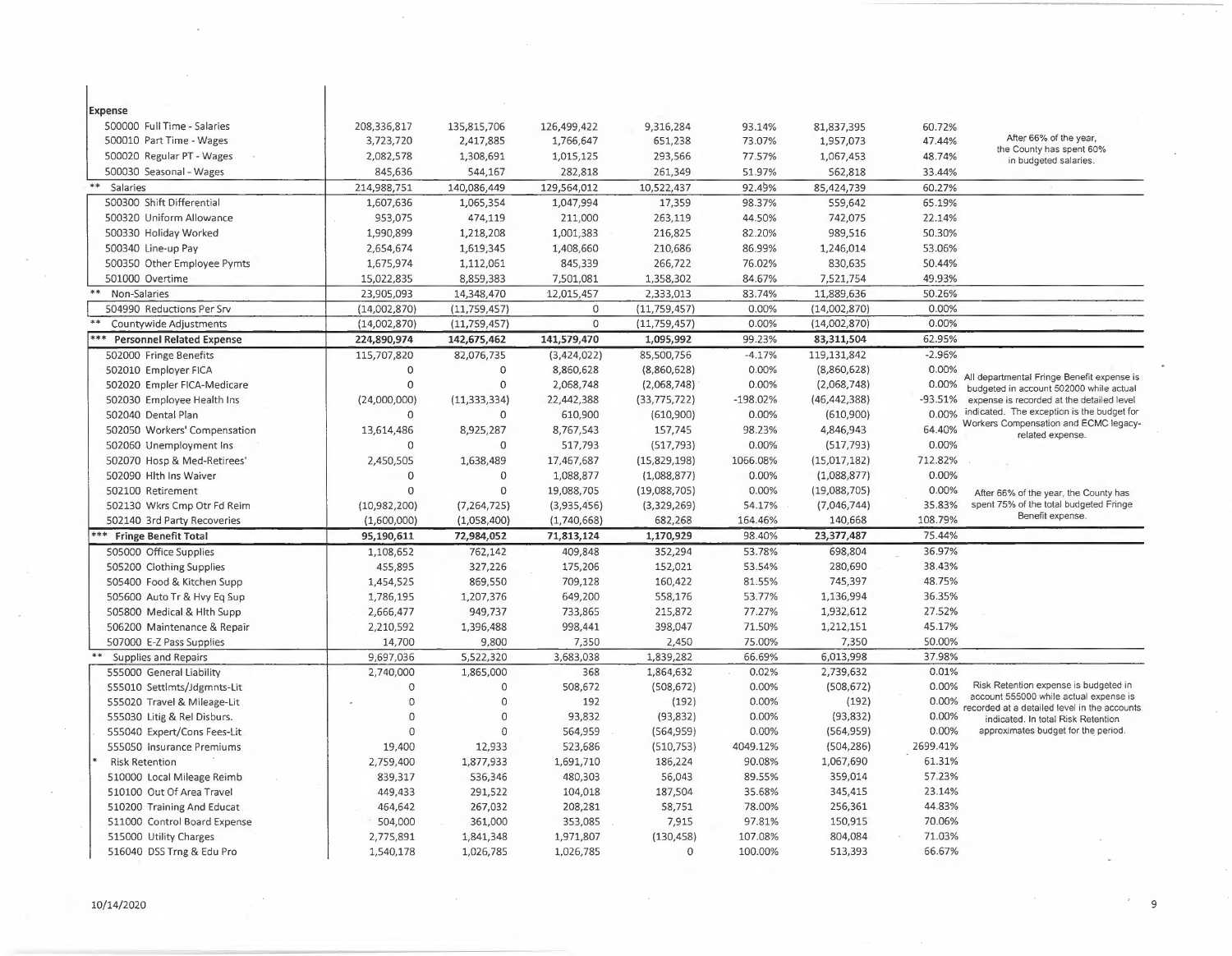| 530000 Other Expenses                             | 3,051,033   | 1,361,859   | 1,068,531   | 293,329             | 78.46%  | 1,982,502      | 35.02%  |  |
|---------------------------------------------------|-------------|-------------|-------------|---------------------|---------|----------------|---------|--|
| 530010 Chargebacks                                | 1,498,744   | 799,163     | 756,094     | 43,069              | 94.61%  | 742,650        | 50.45%  |  |
| 530030 Pivot Wage Subsidies                       | 3,005,146   | 1,695,690   | 1,796,192   | (100, 502)          | 105.93% | 1,208,954      | 59.77%  |  |
| 545000 Rental Charges                             | 9,158,792   | 5,924,668   | 5,473,762   | 450,906             | 92.39%  | 3,685,031      | 59.77%  |  |
| Other                                             | 26,046,576  | 15,983,347  | 14,930,568  | 1,052,779           | 93.41%  | 11,116,008     | 57.32%  |  |
| Non Profit Agency Subsidy<br>$\ddot{\phantom{a}}$ | 20,281,390  | 19,039,984  | 19,039,984  | $\mathbb O$         | 100.00% | 1,241,406      | 93.88%  |  |
| Non Profit Purchase of Servic                     | 101,778,282 | 66,233,700  | 67,189,429  | (955, 729)          | 101.44% | 34,588,853     | 66.02%  |  |
| 516020 Pro Ser Cnt and Fees                       | 14,634,786  | 7,179,136   | 6,123,057   | 1,056,080           | 85.29%  | 8,511,730      | 41.84%  |  |
| 516021 Bonadio Group                              | 100,000     | 80,000      | 66,667      | 13,333              | 83.33%  | 33,333         | 66.67%  |  |
| 516030 Maintenance Contracts                      | 6,051,081   | 4,725,328   | 4,345,849   | 379,479             | 91.97%  | 1,705,232      | 71.82%  |  |
| 516042 Foreclosure Action                         | 1,751,960   | 1,500,960   | 1,500,960   | $\mathbb O$         | 100.00% | 251,000        | 85.67%  |  |
| 516080 Life Safety Contract                       | 1,184,814   | 831,774     | 675,355     | 156,420             | 81.19%  | 509,459        | 57.00%  |  |
| 516100 Parks Master Plan                          | 41,809      | 4,844       | 4,800       | 44                  | 99.09%  | 37,009         | 11.48%  |  |
| 520000 'Municipal Assoc Fees                      | 114,015     | 114,015     | 114,014     | $\mathbf{1}$        | 100.00% | $\mathbf 1$    | 100.00% |  |
| 520010 Txs&Asses-Co Ownd Pr                       | 750         | 500         | 123         | 377                 | 24.60%  | 627            | 16.40%  |  |
| 520020 Co Res Enrl Comm Col                       | 7,188,870   | 3,712,580   | 3,622,663   | 89,917              | 97.58%  | 3,566,207      | 50.39%  |  |
| 520040 Curr Pymts Mass Tran                       | 3,657,200   | 2,742,900   | 2,560,040   | 182,860             | 93.33%  | 1,097,160      | 70.00%  |  |
| 520050 Garbage Disposal                           | 104,920     | 73,280      | 61,426      | 11,854              | 83.82%  | 43,494         | 58.55%  |  |
| 520070 Buffalo Bills Maint                        | 2,629,624   | 1,721,440   | 1,696,015   | 25,425              | 98.52%  | 933,609        | 64.50%  |  |
| 520072 Working Capital Asst                       | 1,693,800   | 1,693,800   | 1,646,386   | 47,414              | 97.20%  | 47,414         | 97.20%  |  |
| Professional Srvs Contracts a                     | 39,153,629  | 24,380,557  | 22,417,353  | 1,963,204           | 91.95%  | 16,736,276     | 57.25%  |  |
| 516050 Dept Payments-ECMCC                        | 7,222,527   | 5,272,780   | 4,813,905   | 458,875             | 91.30%  | 2,408,622      | 66.65%  |  |
| 516051 ECMCC Drug & Alcohol                       | 405,331     | 272,833     | 264,995     | 7,838               | 97.13%  | 140,336        | 65.38%  |  |
| <b>ECMCC Payments</b>                             | 7,627,858   | 5,545,613   | 5,078,900   | 466,713             | 91.58%  | 2,548,958      | 66.58%  |  |
| 516060 Sales Tax Loc Gov 3%                       | 279,229,985 | 203,440,470 | 203,440,470 | (0)                 | 100.00% | 75,789,515     | 72.86%  |  |
| 516070 Flat Dist from 1%                          |             |             |             | $\circ$             | 100.00% | $\overline{0}$ | 100.00% |  |
| 520030 NFTA-Share Sales Tax                       | 12,500,000  | 12,500,000  | 12,500,000  |                     | 100.00% |                | 72.53%  |  |
|                                                   | 18,065,729  | 13,102,493  | 13,102,493  | (0)                 |         | 4,963,236      |         |  |
| Sales Tax to Local Government                     | 309,795,714 | 229,042,962 | 229,042,963 | (0)                 | 100.00% | 80,752,751     | 73.93%  |  |
| Contractual                                       | 478,636,873 | 344,242,817 | 342,768,628 | 1,474,188           | 99.57%  | 135,868,245    | 71.61%  |  |
| 561410 Lab & Tech Eqt                             | 2,918,182   | 1,950,637   | 1,659,539   | 291,098             | 85.08%  | 1,258,643      | 56.87%  |  |
| 561420 Office Furn & Fixt                         | 492,650     | 376,831     | 187,879     | 188,952             | 49.86%  | 304,771        | 38.14%  |  |
| 561430 Bldg Grs & Hvy Eq                          | 13,000      | 10,500      | 7,684       | 2,816               | 73.18%  | 5,316          | 59.11%  |  |
| 561440 Motor Vehicles                             | 117,797     | 84,791      | 35,053      | 49,738              | 41.34%  | 82,744         | 29.76%  |  |
| Equipment                                         | 3,541,630   | 2,422,758   | 1,890,156   | 532,603             | 78.02%  | 1,651,474      | 53.37%  |  |
| 559000 County Share - Grants                      | 6,540,271   | 2,218,304   | 1,574,061   | 644,243             | 70.96%  | 4,966,210      | 24.07%  |  |
| 570020 Interfund - Road                           | 15,640,155  | 7,635,819   | 5,846,130   | 1,789,689           | 76.56%  | 9,794,025      | 37.38%  |  |
| 570025 InterFd Co Share 911                       | 4,307,552   | 2,486,685   | 2,334,305   | 152,380             | 93.87%  | 1,973,247      | 54.19%  |  |
| 570030 Interfund-ECC Sub                          | 17,724,317  | 17,724,317  | 17,724,317  | $\mathbf 0$         | 100.00% | $\circ$        | 100.00% |  |
| 570050 InterFund Trans-Cap                        | 2,265,760   | 827,633     | 750,000     | 77,633              | 90.62%  | 1,515,760      | 33.10%  |  |
| 575000 Interfnd Exp Non-Sub                       | 127,000     | 127,000     | 127,000     | $\circ$             | 100.00% | $\mathbf 0$    | 100.00% |  |
| 575040 I/F Expense-Utility                        | 2,987,874   | 1,874,133   | 1,880,748   | (6,616)             | 100.35% | 1,107,126      | 62.95%  |  |
| 570035 IF Tran-COVID-19 Res                       | 29,000,000  | 0           | $\Omega$    | 0                   | 0.00%   | 29,000,000     | 0.00%   |  |
| Interfund Expense                                 | 78,592,929  | 32,893,892  | 30,236,561  | 2,657,331           | 91.92%  | 48,356,368     | 38.47%  |  |
| 910200 ID Budget Services                         | 0           | 0           | $\mathbb O$ | $\circ$             | 0.00%   | $\mathbb O$    | 0.00%   |  |
| 910600 ID Purchasing Srv                          | (209, 725)  | (139, 817)  | (126, 593)  | (13, 223)           | 90.54%  | (83, 132)      | 60.36%  |  |
| 910700 ID Fleet Services                          | (2,057,326) | (830, 571)  | (843, 732)  | 13,161              | 101.58% | (1, 213, 594)  | 41.01%  |  |
| 911200 ID Comptroller's Srv                       | $\mathbf 0$ | $\circ$     | $\circ$     | $\mathbf 0$         | 0.00%   | $\circ$        | 0.00%   |  |
| 911400 ID District Atty Srv                       | $\Omega$    | $\circ$     | $\Omega$    | $\mathbf 0$         | 0.00%   | $\Omega$       | 0.00%   |  |
| 911490 ID DA Grant Srv                            | 25,000      | 16,667      | 6,581       | 10,085              | 39.49%  | 18,419         | 26.32%  |  |
| 911500 ID Sheriff Div. Srvs                       | $\Omega$    | $\circ$     | $\circ$     | $\mathsf{O}\xspace$ | 0.00%   | $\overline{0}$ | 0.00%   |  |
| 911600 ID Jail Mgt. Service                       | $\Omega$    | (0)         | $\circ$     | (0)                 | 0.00%   | $\circ$        | 0.00%   |  |
|                                                   |             |             |             |                     |         |                |         |  |

 $\sim$ 

 $\mathcal{A}$ 

 $\sim$ 

 $\left\langle \cdot \right\rangle$ 

 $\bar{z}$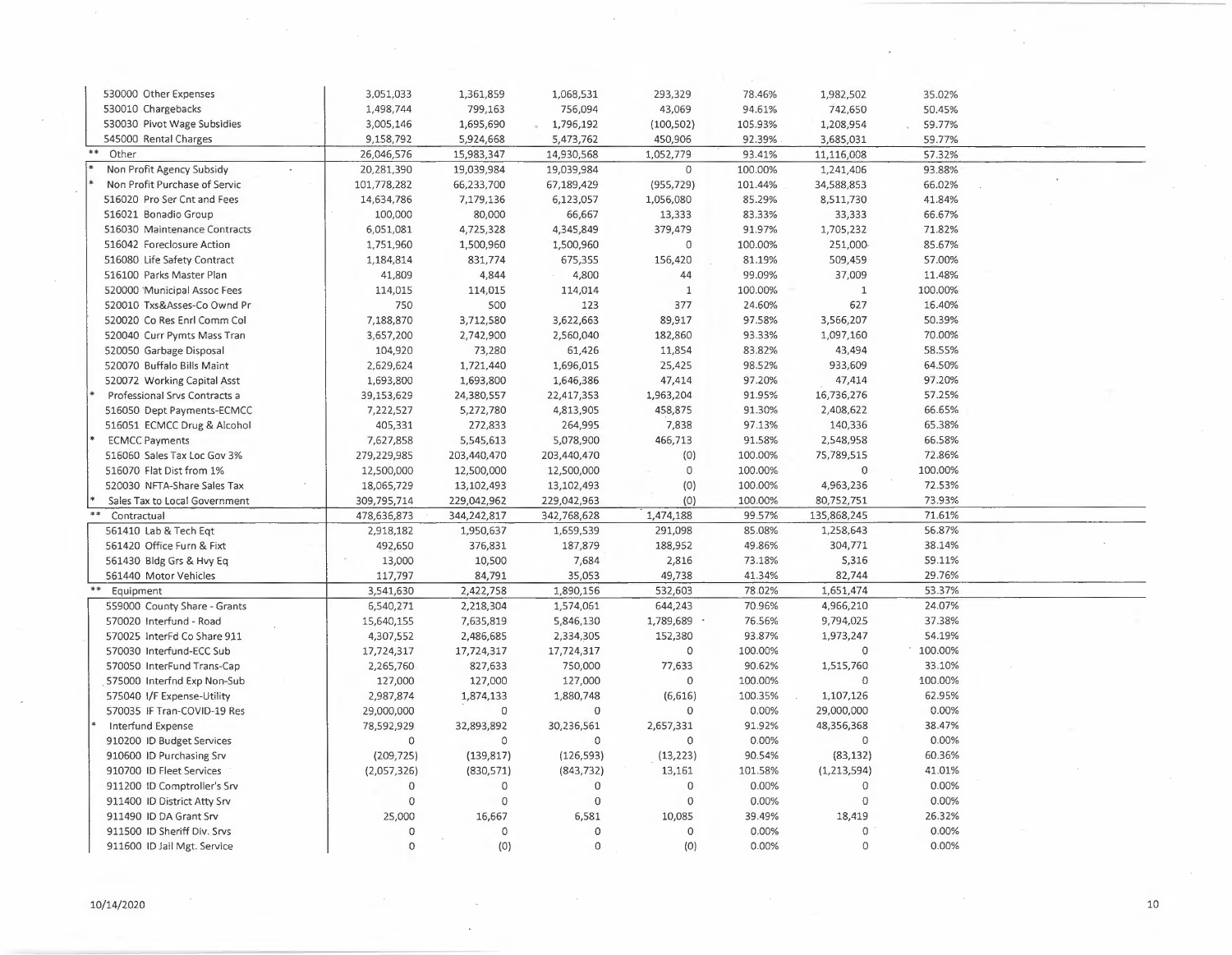| 912000 ID DSS Service        | $\Omega$    | $\Omega$    | ∩             | $\Omega$   | 0.00%     | $\Omega$      | 0.00%     |  |
|------------------------------|-------------|-------------|---------------|------------|-----------|---------------|-----------|--|
| 912215 ID DPW Mail Srvs      | (9,084)     | (6,056)     | (4, 778)      | (1,278)    | 78.89%    | (4,306)       | 52.59%    |  |
| 912220 ID Build&Grounds Srv  | 0           | $\Omega$    | 0             | 0          | 0.00%     | Ω             | 0.00%     |  |
| 912300 ID Highways Services  | 29,837      | 19,891      | 6,912         | 12,979     | 34.75%    | 22,925        | 23.17%    |  |
| 912400 ID Mental Health Srv  | (300,000)   | (300,000)   | $\Omega$      | (300,000)  | 0.00%     | (300,000)     | 0.00%     |  |
| 912420 ID Forensic MH Srv    |             |             |               | 0          | 0.00%     |               | 0.00%     |  |
| 912520 ID Youth Deten Srvs   |             |             | $\Omega$      | 0          | 0.00%     |               | 0.00%     |  |
| 912530 ID Youth Bureau Srvs  |             |             |               |            | 0.00%     |               | 0.00%     |  |
| 912600 ID Probation Services |             |             |               |            | 0.00%     |               | 0.00%     |  |
| 912700 ID Health Services    | (18,094)    | (12,063)    | (52, 736)     | 40,673     | 437.18%   | 34,642        | 291.45%   |  |
| 912730 ID Health Lab Srv     | (17, 355)   | (11, 570)   | 9,079         | (20, 649)  | $-78.47%$ | (26, 434)     | $-52.32%$ |  |
| 912740 ID Med Ex Services    |             |             | $\Omega$      | O.         | 0.00%     |               | 0.00%     |  |
| 913000 ID Veterans Services  |             |             | $\Omega$      | $\Omega$   | 0.00%     |               | 0.00%     |  |
| 914000 ID CW Accts Budget    | (19, 753)   | (16,030)    | (7,800)       | (8, 230)   | 48.66%    | (11,953)      | 39.49%    |  |
| 916000 ID County Attny Srv   | (74, 347)   | (49, 565)   | (49, 565)     | $\Omega$   | 100.00%   | (24, 782)     | 66.67%    |  |
| 916200 ID Env & Plan Srv     | (79, 372)   | (52, 915)   | (34, 674)     | (18, 241)  | 65.53%    | (44, 698)     | 43.68%    |  |
| 916300 ID Senior Services    | O           | $\Omega$    | $\Omega$      | 0          | 0.00%     |               | 0.00%     |  |
| 916390 ID Senior Srvs Grant  | 24,006      | 16,004      | 10,076        | 5,928      | 62.96%    | 13,930        | 41.97%    |  |
| 916400 ID Parks Services     | (58, 474)   | (38, 983)   | (14, 533)     | (24, 450)  | 37.28%    | (43, 941)     | 24.85%    |  |
| 916500 ID CPS Services       |             |             |               | 0          | 0.00%     |               | 0.00%     |  |
| 916700 ID Emergency Services |             | (0)         |               | (0)        | 0.00%     |               | 0.00%     |  |
| 916790 ID Emerg Srvs Grant   | 99,640      | 66,427      | 18,944        | 47,483     | 28.52%    | 80,696        | 19.01%    |  |
| 942000 ID Library Services   | 195,533     | 130,355     | 52,466        | 77,890     | 40.25%    | 143,067       | 26.83%    |  |
| 980000 ID DISS Services      | (1,970,859) | (1,744,629) | (1, 136, 058) | (608, 571) | 65.12%    | (834, 801)    | 57.64%    |  |
| Interdepartmental Billings   | (4,440,373) | (2,952,854) | (2, 166, 409) | (786.445)  | 73.37%    | (2, 273, 964) | 48.79%    |  |

 $\sim$  10  $\mu$